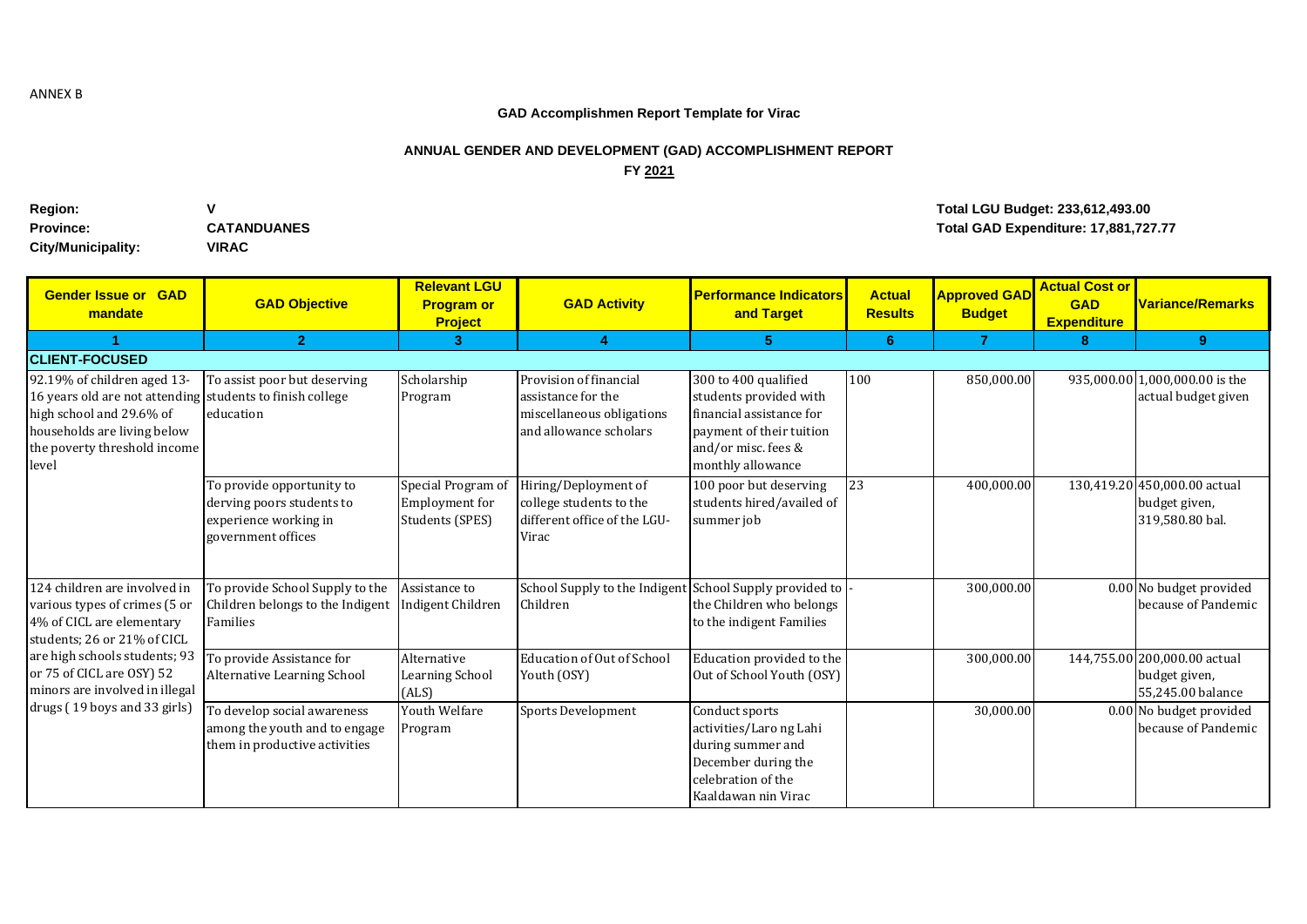| <b>Gender Issue or GAD</b><br>mandate                                                                           | <b>GAD Objective</b>                                                                                                                                                                  | <b>Relevant LGU</b><br><b>Program or</b><br><b>Project</b> | <b>GAD Activity</b>                                                                                                                                                  | <b>Performance Indicators</b><br>and Target                                                                                      | <b>Actual</b><br><b>Results</b> | <b>Approved GAD</b><br><b>Budget</b> | <b>Actual Cost or</b><br><b>GAD</b><br><b>Expenditure</b> | <b>Variance/Remarks</b>      |
|-----------------------------------------------------------------------------------------------------------------|---------------------------------------------------------------------------------------------------------------------------------------------------------------------------------------|------------------------------------------------------------|----------------------------------------------------------------------------------------------------------------------------------------------------------------------|----------------------------------------------------------------------------------------------------------------------------------|---------------------------------|--------------------------------------|-----------------------------------------------------------|------------------------------|
|                                                                                                                 | $\overline{2}$                                                                                                                                                                        | $\overline{3}$                                             | $\boldsymbol{\Lambda}$                                                                                                                                               |                                                                                                                                  | 6                               | $\overline{7}$                       | 8                                                         | $9^{\circ}$                  |
| malnourished in CY 2019                                                                                         | 1,448 pre-school children are To improve the nutritional status Health and<br>of underweight children                                                                                 | <b>Nutrition Program</b>                                   | Conduct supplemental<br>feeding                                                                                                                                      | All pre-schoolers enrolled 1,639<br>at DCCs availed the<br>program                                                               |                                 | 0.00                                 |                                                           | 0.00 DSWD Funded             |
| of domestic violence                                                                                            | 142 women & children victim To extend assistance to women<br>victim of domestic violence, to<br>make them aware of their rights<br>and privileges & the services that<br>is available | Services to Abused<br>Women & Children                     | Counselling/Provision of<br>financial assistance/Conduct orientation conducted and<br>orientation on RA 9262 and<br>other protective laws                            | Counselling and<br>financial assistance<br>provided to Violence<br>against Women and their<br>Children (VAWC) clients            | 100                             | 150,000.00                           |                                                           | 98,427.25 51,572.75 variance |
|                                                                                                                 |                                                                                                                                                                                       |                                                            | Capability Building to VAWC VAWC Desk Officers of the 63<br>Desk Officers to immediately 63 barangays capacitated<br>respond to the needs of the<br>women & children | and functional                                                                                                                   |                                 | 65,000.00                            | 45,927.25 19,072.75                                       |                              |
|                                                                                                                 |                                                                                                                                                                                       |                                                            | Capability building of<br>Program Implementors in<br>handling VAWC cases/Case<br>Conference called by RSCC                                                           | Program Implementors<br>capacitated to handle<br>cases & delivered services<br>to women & children<br>effectively                | 63                              | 65,000.00                            | 40,000.00 25,000.00                                       |                              |
| 142 women & children victim<br>of domestic violence for the<br>year 2019 that needs<br>intervention             | To extend assistance to women<br>victim of domestic violence, to<br>make them aware of their rights<br>and privileges & the services that<br>is available                             | Services to Abused<br>Women & Children                     | Financial support to Abused<br>children in the custody of an<br>institution that provides<br>needed psychosocial<br>intervention                                     | <b>Extended financial</b><br>support to the institution<br>that catered services to<br>abused children while in<br>their custody | $\overline{4}$                  | 20,000.00                            | 12,500.00 7,500.00                                        |                              |
| 2018-23 Minor was turned<br>into the custody of MSWDO &<br>2019-20 minor was in the<br>custody of the MSWDO for | To provide temporary shelter to<br>Children victim of abuse &<br>children needs Psychosocial<br>intervention                                                                          | Operation of crisis<br>center for children                 | Supplies & Materials needed<br>in the Operation of the Crisis<br>center                                                                                              | Psycho social, after-care<br>and other support<br>services provided to<br>abuse children & CICL                                  |                                 | 44,000.00                            | 14,353.50 29,646.50                                       |                              |
| pyschosocial intervention &<br>other related services                                                           |                                                                                                                                                                                       |                                                            | Maintenance of Operation<br>Center (Daily Needs of minor<br>children/women in the<br>custody of the MSWDO)                                                           | Psycho social, after-care<br>and other support<br>services provided to<br>abuse children & CICL                                  | 10                              | 30,000.00                            |                                                           | 0.0030,000.00                |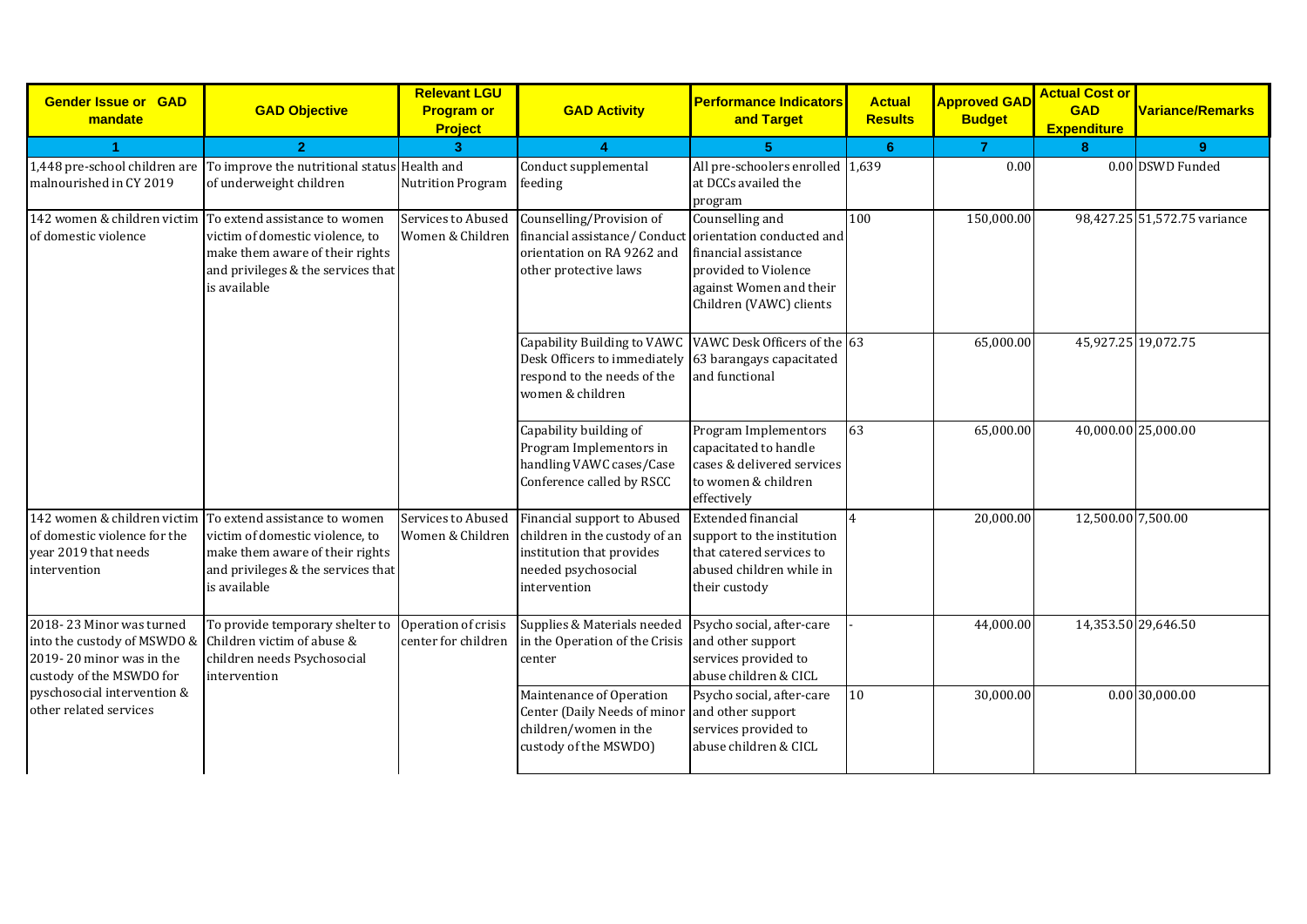| <b>Gender Issue or GAD</b><br>mandate                                                                                                     | <b>GAD Objective</b>                                                                                         | <b>Relevant LGU</b><br><b>Program or</b> | <b>GAD Activity</b>                                                                                                    | <b>Performance Indicators</b><br>and Target                                                      | <b>Actual</b><br><b>Results</b> | <b>Approved GAD</b><br><b>Budget</b> | <b>Actual Cost or</b><br><b>GAD</b> | <b>Variance/Remarks</b>      |
|-------------------------------------------------------------------------------------------------------------------------------------------|--------------------------------------------------------------------------------------------------------------|------------------------------------------|------------------------------------------------------------------------------------------------------------------------|--------------------------------------------------------------------------------------------------|---------------------------------|--------------------------------------|-------------------------------------|------------------------------|
|                                                                                                                                           |                                                                                                              | Project                                  |                                                                                                                        |                                                                                                  |                                 |                                      | <b>Expenditure</b>                  |                              |
| 4                                                                                                                                         | $\overline{2}$                                                                                               | 3 <sup>2</sup>                           |                                                                                                                        | 5                                                                                                | 6 <sup>1</sup>                  | $\overline{7}$                       | 8                                   | 9                            |
|                                                                                                                                           |                                                                                                              |                                          | Provision of services given to Psycho social, after-care<br>Houseparent                                                | and other support<br>services provided to<br>abuse children & CICL                               | 2                               | 76,000.00                            |                                     | 0.00 76,000.00               |
| 217 children aged 15-17 yrs.<br>Old dropped out from school<br>(5% children not availing of                                               | To develop social awareness<br>among the youth and to engage<br>them in productive activities                | Youth Welfare<br>Program                 | Conduct seminars on<br>leadership/value formation                                                                      | Formation of youth<br>organizations                                                              | 100                             | 60,000.00                            |                                     | 47,470.00 12,530.00 variance |
| pre-elem./secondary<br>education)thus they should<br>be given alternative mode of                                                         |                                                                                                              |                                          | Organization of Pag-asa<br>Youth Association<br>Program(PYAP)                                                          | Out of school youth                                                                              | 10                              | 20,000.00                            |                                     | 0.00 20,000.00 balance       |
| education                                                                                                                                 |                                                                                                              |                                          | Capability Building for OSY                                                                                            | Conduct<br>Seminar/Workshop for<br>Out of School Youth(OSY)                                      | 100                             | 20,000.00                            | 20,000.00                           |                              |
| 33 minors involved in illegal<br>drugs all boys                                                                                           | To provide services to family to<br>strengthen their relationship and Prevention<br>develop a support system | <b>Family Drug Abuse</b><br>Program      | <b>Family Counselling Sessions</b><br><b>Family Casework</b>                                                           | Drug Surrenderees<br>rehabilitated thru strong<br>family support                                 | 45                              | 100,000.00                           | 96,581.00 3,419.00                  |                              |
| 50 Elderly reaches the age of<br>90 years old that needs to be<br>recognized by the LGU                                                   | To provide cash incentive to<br>senior citizens that reaches the<br>age of 90 years old and above            | Incentives to Non<br>Agenarian           | Incentives to Non-Agenarian                                                                                            | Senior citizens aged 90<br>vrs. old and above<br>awarded with cash<br>incentive                  | 35                              | 350,000.00                           | 350,000.00                          |                              |
| Last 2019-13 children are<br>involved in various crimes(2                                                                                 | To encourage parents to exercise<br>close supervision over their                                             |                                          | Program to Child at Capability Building to<br>Risk(CAR)/ Child in stakeholders/partner org.                            | Steakholders trained in<br>different cases                                                       |                                 | 70,000.00                            | 54,610.00 15,390.00                 |                              |
| or 15% of CICL are<br>elementary students; 8 or<br>62% of CICL were secondary                                                             | children especially with their<br>peer group                                                                 | Conflict with the<br>Law (CICL)          | Financial support to<br>CAR/CICL; conduct case<br>conferences                                                          | <b>Extended financial</b><br>assistance to clients                                               | 6                               | 20,000.00                            |                                     | 6,000.00 14,000.00           |
| students; 3 or 23% of CICL<br>were OSY                                                                                                    |                                                                                                              |                                          | Counterpart of LGU to<br>institutions that housed<br>CAR/CICL                                                          | <b>Extended financial</b><br>counterpart to Regional<br>Rehabilitation Center for<br>Youth(RRCY) |                                 | 60,000.00                            | 30,000.00 30,000.00                 |                              |
| Magna Carta for Women<br>mandates LGU to provide<br>services to disadvantages<br>women. In 2019, 500 women upliftment of their family and | To capacitate disadvantage<br>women and make their more<br>productive to contribute for the                  | <b>Women Welfare</b><br>Program          | Organization of Kalipunan ng Women associations<br>Liping Pilipina(KALIPI) Local organized.<br>Council of Women (LCW), |                                                                                                  | 150                             | 25,000.00                            | 10,000.00 15,000.00                 |                              |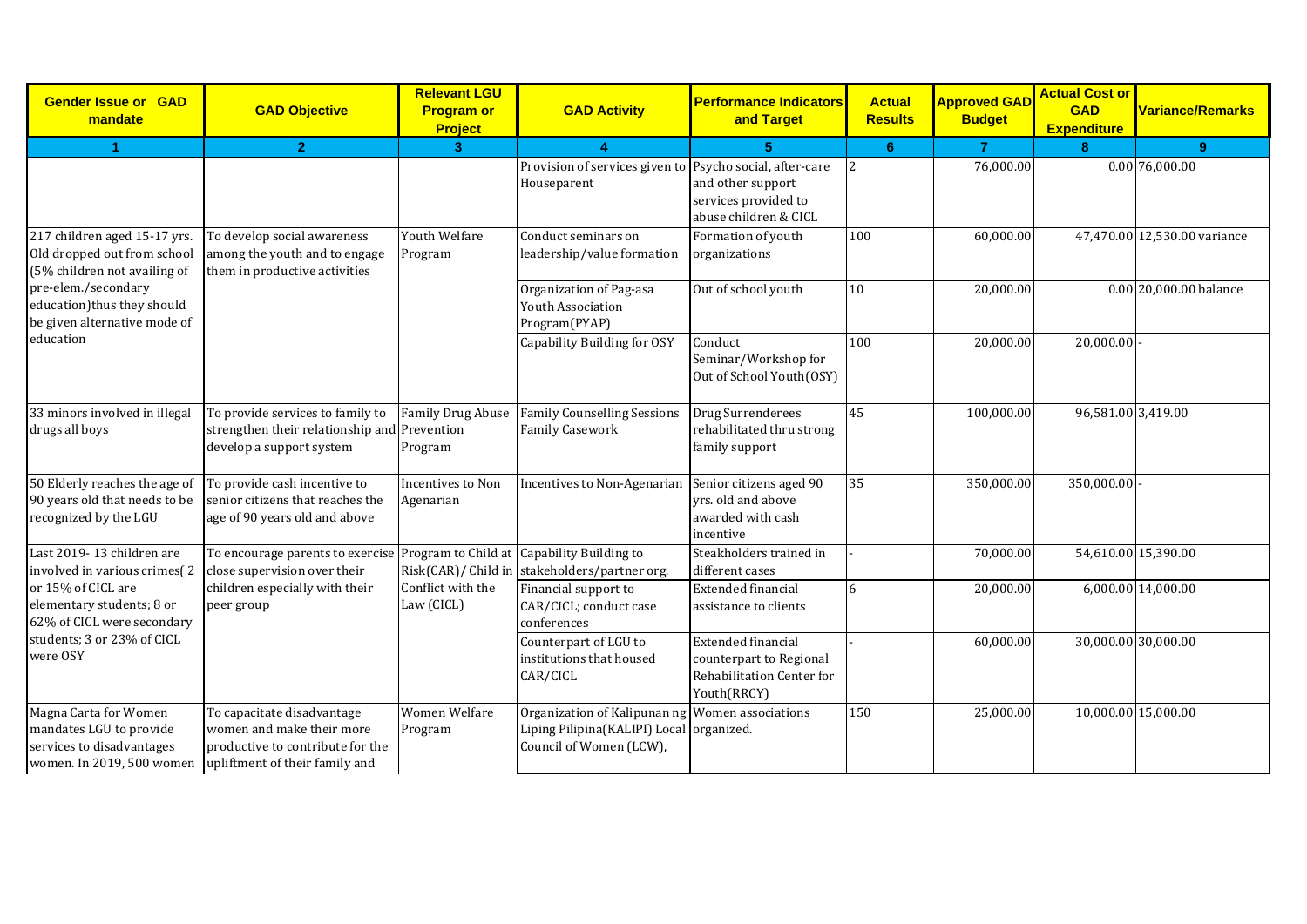| <b>Gender Issue or GAD</b><br>mandate                                                                                                   | <b>GAD Objective</b>                                                                             | <b>Relevant LGU</b><br><b>Program or</b><br><b>Project</b> | <b>GAD Activity</b>                                                                                                                          | <b>Performance Indicators</b><br>and Target                                                             | <b>Actual</b><br><b>Results</b> | <b>Approved GAD</b><br><b>Budget</b> | <b>Actual Cost or</b><br><b>GAD</b><br><b>Expenditure</b> | <b>Variance/Remarks</b> |
|-----------------------------------------------------------------------------------------------------------------------------------------|--------------------------------------------------------------------------------------------------|------------------------------------------------------------|----------------------------------------------------------------------------------------------------------------------------------------------|---------------------------------------------------------------------------------------------------------|---------------------------------|--------------------------------------|-----------------------------------------------------------|-------------------------|
| $\blacktriangleleft$                                                                                                                    | $\overline{2}$                                                                                   | 3 <sup>1</sup>                                             |                                                                                                                                              | 5                                                                                                       | 6                               | $\overline{7}$                       | 8                                                         | $\boldsymbol{9}$        |
| belongs to disadvantage brgys the community as a whole<br>needs intervention of social<br>services                                      |                                                                                                  |                                                            | <b>Celebration of Women's</b><br>Month                                                                                                       | Women from different<br>sector and organization<br>joined together to<br>celebrate the women's<br>month | 350                             | 45,000.00                            | 40,000.00 5,000.00                                        |                         |
|                                                                                                                                         |                                                                                                  |                                                            | Capability Building of<br>Women Leaders and<br>Implementors                                                                                  | Women Leaders &<br>Implementors capacitated<br>and extended services to<br>their women members          | 63                              | 35,000.00                            | 23,000.00 12,000.00                                       |                         |
|                                                                                                                                         |                                                                                                  |                                                            | Program Review on the<br>implementation of Women<br>Proram to KALIPI Officers                                                                | Program Review<br>conducted                                                                             | 150                             | 45,000.00                            | 35,666.00 5,334.00                                        |                         |
| Memorandum No. 15 series of To provide assistance to<br>2014 which mandates the<br>granting of Aid to Individual<br>in Crisis Situation | families/individuals in crisis<br>situation who are deprived of<br>basic subsistence and support | Aid to Individuals<br>in Crisis Situation<br>(AICS)        | Provision of financial<br>assistance for medical,<br>burial, educational, food,<br>transportation, and in the<br>conduct of case proceedings | Qualified needy<br>individuals/families<br>provided with financial<br>assistance                        | 1,274                           | 3,800,000.00                         | 3,604,400.00 195,600.00                                   |                         |
| Presidential Decree No. 603 - To promote the fundamental<br>Child and Youth Welfare Code rights of children<br>of the Philippines       |                                                                                                  | Day Care Services                                          | Team Building activities to<br>all child dev. Workers and<br>parents of Day Care Children                                                    | 95% of day care children<br>and Child Development<br>Workers (CDW's)<br>participated                    | 51                              | 100,000.00                           | 98,200.00 1,800.00                                        |                         |
|                                                                                                                                         |                                                                                                  |                                                            | Provision of learning<br>materials to pre school<br>children                                                                                 | CDW & Day Care Children<br>accessed to reading<br>materials                                             | 1,638                           | 100,000.00                           | 99,700.00 300.00                                          |                         |
|                                                                                                                                         |                                                                                                  |                                                            | Refresher course on ECCD<br><b>Accreditation Tool</b>                                                                                        | 100% CDW attended the<br>refresher course on<br>accreditation tool                                      | 51                              | 44,000.00                            | 24,197.16 19,820.84                                       |                         |
|                                                                                                                                         |                                                                                                  |                                                            | Program Implementation<br>Review on ECCD Program                                                                                             | All CDW actively<br>participated in the<br>program Review on the<br>implementation of ECCD<br>program   | 51                              | 40,000.00                            | 39,000.00 1,000.00                                        |                         |
|                                                                                                                                         |                                                                                                  |                                                            | Capability Building of CDW<br>on handling children with<br>special needs                                                                     | 100% of CDWs attended<br>the trainings/refresher<br>course                                              | 51                              | 16,000.00                            | 10,000.00 6,000.00                                        |                         |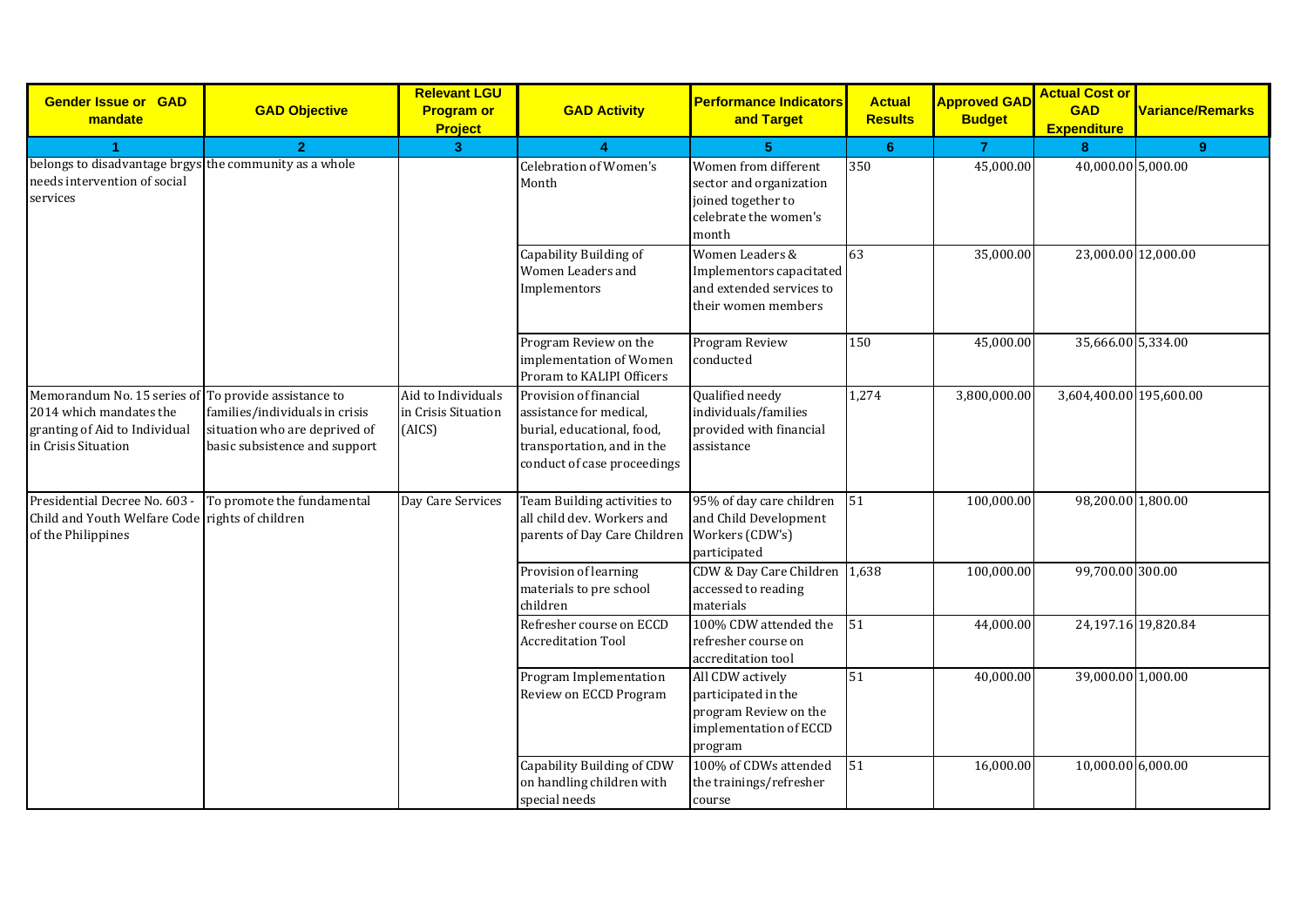| <b>Gender Issue or GAD</b><br>mandate | <b>GAD Objective</b>                                                                                                                                                                 | <b>Relevant LGU</b><br><b>Program or</b><br><b>Project</b> | <b>GAD Activity</b>                                                                                                   | <b>Performance Indicators</b><br>and Target                                                            | <b>Actual</b><br><b>Results</b> | <b>Approved GAD</b><br><b>Budget</b> | <b>Actual Cost or</b><br><b>GAD</b><br><b>Expenditure</b> | Variance/Remarks |
|---------------------------------------|--------------------------------------------------------------------------------------------------------------------------------------------------------------------------------------|------------------------------------------------------------|-----------------------------------------------------------------------------------------------------------------------|--------------------------------------------------------------------------------------------------------|---------------------------------|--------------------------------------|-----------------------------------------------------------|------------------|
|                                       | $\overline{2}$                                                                                                                                                                       | 3 <sup>1</sup>                                             | $\blacktriangle$                                                                                                      | 5                                                                                                      | 6 <sup>°</sup>                  | $\overline{7}$                       | 8                                                         | 9                |
| Citizens/PWD                          | Provision of services to Senior To provide elderly/pwd persons Assistance to<br>the necessary social services and Elderly /PWD<br>opportunities to continue their<br>productive life |                                                            | <b>Community Based</b><br>Rehabilitation<br>Program(CBRP) PWD                                                         | Senior citizens/PWD<br>informed of the updates,<br>programs and activities<br>for the elderly/PWD      | 50                              | 0.00                                 |                                                           | $0.00$ none      |
|                                       |                                                                                                                                                                                      |                                                            | <b>Capability Building Persons</b><br>with<br>Disability(PWD)/Elderly                                                 | PWD/Elderly capacitated 80<br>on the Magna carta for<br>PWD & Senior Citizens                          |                                 | 100,000.00                           | 66,162.00 33,838.00                                       |                  |
|                                       |                                                                                                                                                                                      |                                                            | <b>Quarterly Meeting Virac</b><br><b>Federation of Senior Citizens</b><br>Ass. (VFSCA)                                | Senior Citizens updated<br>on the status of their<br>association and fellowhip<br>with other members   | 63                              | 30,000.00                            | 15,000.00 15,000.00                                       |                  |
|                                       |                                                                                                                                                                                      |                                                            | <b>PWD Quarterly meeting</b>                                                                                          | PWD updated on the<br>status of their association<br>and had a fellowship with<br>other PWD members    | 63                              | 30,000.00                            | 14,000.00 16,000.00                                       |                  |
|                                       |                                                                                                                                                                                      |                                                            | Maintenance of Office of the<br>Senior Citizens Affairs<br>Office& Persons with<br>Disability Affairs<br>Office(PDAO) | Supplies for the use of<br>PWD & Senior Citizens<br>provided                                           |                                 | 70,000.00                            | 55,000.00 15,000.00                                       |                  |
|                                       |                                                                                                                                                                                      |                                                            | Activities during SOCPEN<br>payout                                                                                    | <b>SOCPEN Payout</b><br>conducted                                                                      | 2,962                           | 70,000.00                            | 65,000.00 5,000.00                                        |                  |
|                                       |                                                                                                                                                                                      |                                                            | counterpart to payout of<br>pension to indigent senior<br>citizens                                                    | Provided counterpart<br>thru meals provision<br>during the payout of<br>pension to social<br>pensioner |                                 | 0.00                                 |                                                           | $0.00$ none      |
|                                       |                                                                                                                                                                                      |                                                            | Forum to partner agencies & Provided other related<br>organizations                                                   | social services to PWD &<br>Elderly                                                                    |                                 | 0.00                                 |                                                           | $0.00$ none      |
|                                       |                                                                                                                                                                                      | Elderly/PWD<br>Programs &<br>Services                      | Recognition to Centenarian                                                                                            | Senior citizens aged 100<br>yrs. old and above<br>awarded with cash<br>incentive                       | 3                               | 200,000.00                           | 150,000.00 50,000.00                                      |                  |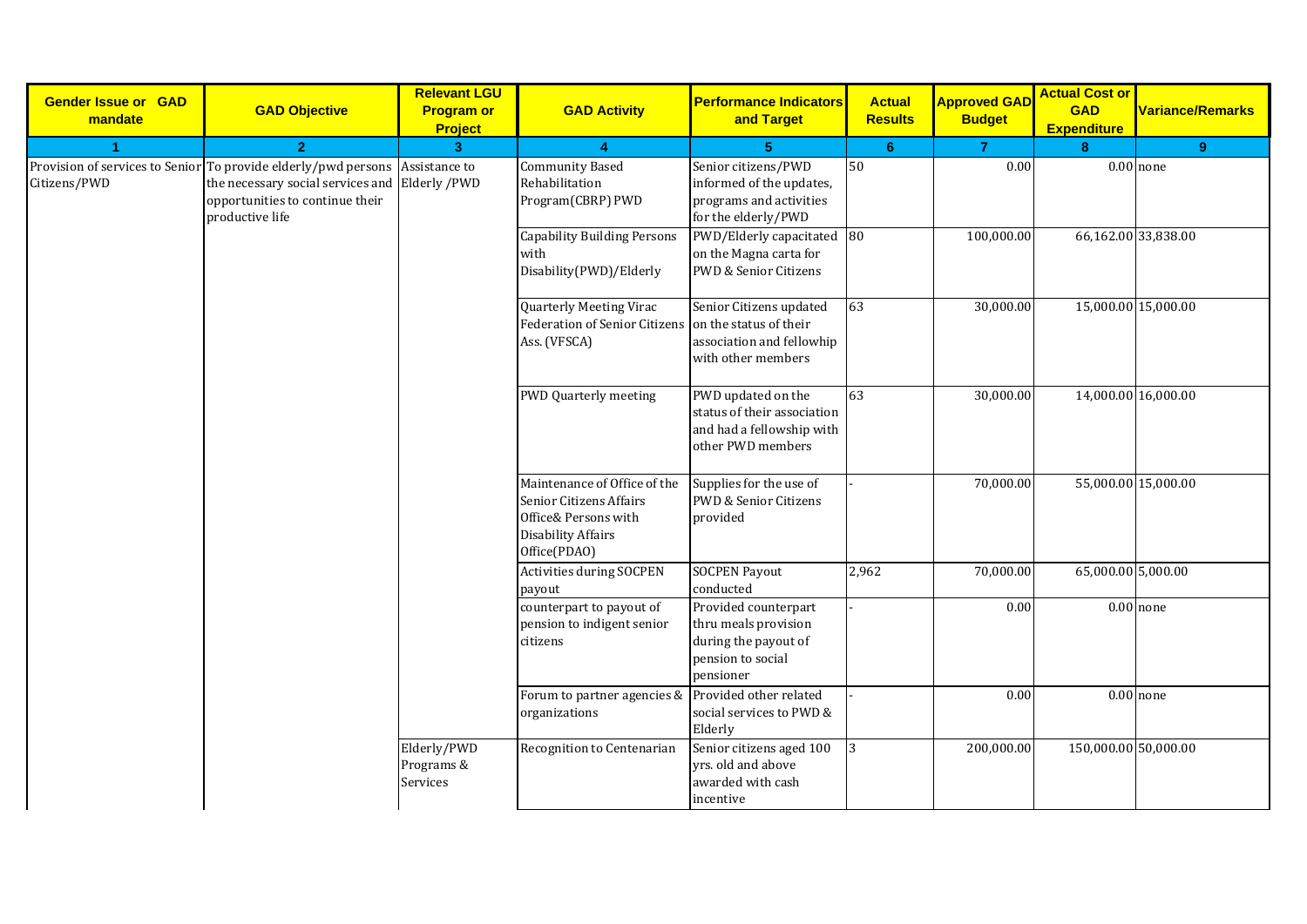| <b>Gender Issue or GAD</b><br>mandate                                                                               | <b>GAD Objective</b>                                                                  | <b>Relevant LGU</b><br><b>Program or</b><br><b>Project</b> | <b>GAD Activity</b>                                                                                                                 | <b>Performance Indicators</b><br>and Target                                                             | <b>Actual</b><br><b>Results</b> | <b>Approved GAD</b><br><b>Budget</b> | <b>Actual Cost or</b><br><b>GAD</b><br><b>Expenditure</b> | Variance/Remarks    |
|---------------------------------------------------------------------------------------------------------------------|---------------------------------------------------------------------------------------|------------------------------------------------------------|-------------------------------------------------------------------------------------------------------------------------------------|---------------------------------------------------------------------------------------------------------|---------------------------------|--------------------------------------|-----------------------------------------------------------|---------------------|
| $\blacktriangleleft$                                                                                                | $\overline{2}$                                                                        | 3 <sup>°</sup>                                             |                                                                                                                                     | 5                                                                                                       | 6                               | $\mathbf{7}$                         | 8                                                         | 9                   |
|                                                                                                                     |                                                                                       |                                                            | Capability Building<br>Elderly/PWD                                                                                                  | Capacitated Elderly/PWD                                                                                 | 80 elderly and<br>30 pwd        | 30,000.00                            | 15,000.00 15,000.00                                       |                     |
|                                                                                                                     |                                                                                       |                                                            | Maintenance of Office of the<br><b>Senior Citizens Affairs</b><br>Office& Persons with<br><b>Disability Affairs</b><br>Office(PDAO) | OSCA & PDAO Office<br>sustained & maintained                                                            |                                 | 80,000.00                            |                                                           | 24,364.50 55,635.50 |
|                                                                                                                     |                                                                                       |                                                            | <b>PWD Celebration</b>                                                                                                              | All PWD persons<br>benefitted                                                                           | 1,542                           | 80,000.00                            | 60,000.00 20,000.00                                       |                     |
|                                                                                                                     |                                                                                       |                                                            | <b>Elderly Week Celebration</b>                                                                                                     | All Elderly persons<br>benefitted                                                                       | 800                             | 170,000.00                           | 130,000.00 45,000.00                                      |                     |
|                                                                                                                     |                                                                                       |                                                            | Program Implementation<br>Review on Elderly Program                                                                                 | Reviewed on the<br>programs for the Elderly<br>conducted                                                | 100                             | 50,000.00                            | 45,000.00 5,000.00                                        |                     |
|                                                                                                                     |                                                                                       |                                                            | Program Implementation<br>Review o PWD Program                                                                                      | Reviewed on the<br>programs for the PWD<br>conducted                                                    | 100                             | 50,000.00                            | 45,000.00 5,000.00                                        |                     |
|                                                                                                                     |                                                                                       |                                                            | Provision of Protective<br>Devices for PWD                                                                                          | Wheelcahair, hearing aids, 6<br>eye glasses and other<br>personal assistive devices<br>provided to PWDs |                                 | 35,000.00                            | 30,000.00 5,000.00                                        |                     |
| RA 8533 - an Act amending<br>Title 1, Chapter 3, Article 39<br>of Executive Order No. 209<br>otherwise known as the | To provide social Services to<br>families to prevent them from<br>being dysfunctional | <b>Family Welfare</b><br>Program                           | Symposium on Effective<br>Parenting                                                                                                 | Parents attended the<br>symposium and became<br>aware of their roles as<br>parents                      | 800                             | 30,000.00                            | 28,655.00 1,345.00                                        |                     |
| Family Code of the Phils.<br>Article XV of Phil.<br>Constitution of 1987                                            |                                                                                       |                                                            | <b>Parent Effectives</b><br>Session(PES)                                                                                            | Conduct various module<br>of parent effectives<br>sessions                                              | 800                             | 30,000.00                            | 29,500.00 500.00                                          |                     |
|                                                                                                                     |                                                                                       |                                                            | Empowerment and<br>Reaffirmation of Paternal<br>Abilities Traning (ERPAT)                                                           | <b>Conduct ERPAT sessions</b>                                                                           | 35                              | 30,000.00                            | 29,000.00 1,000.00                                        |                     |
|                                                                                                                     |                                                                                       |                                                            | <b>Family Week Celebration</b>                                                                                                      | Family Week Celebration                                                                                 |                                 | 10,000.00                            |                                                           | 0.00 10,000.00      |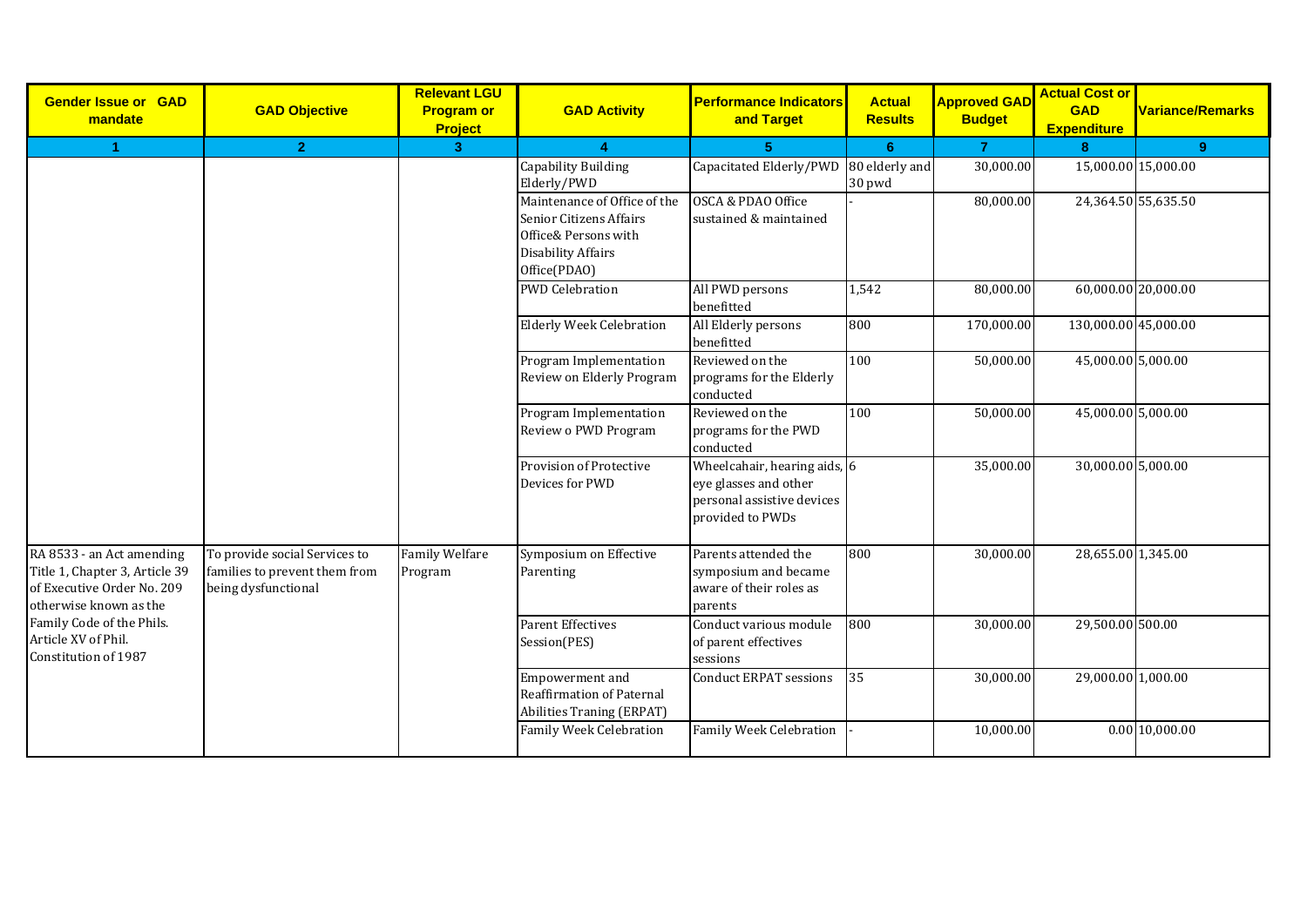| <b>Gender Issue or GAD</b><br>mandate                                                                 | <b>GAD Objective</b>                                                                                  | <b>Relevant LGU</b><br><b>Program or</b><br><b>Project</b> | <b>GAD Activity</b>                                                                  | <b>Performance Indicators</b><br>and Target                                              | <b>Actual</b><br><b>Results</b> | <b>Approved GAD</b><br><b>Budget</b> | <b>Actual Cost or</b><br><b>GAD</b><br><b>Expenditure</b> | <b>Variance/Remarks</b>                                                                                                                    |
|-------------------------------------------------------------------------------------------------------|-------------------------------------------------------------------------------------------------------|------------------------------------------------------------|--------------------------------------------------------------------------------------|------------------------------------------------------------------------------------------|---------------------------------|--------------------------------------|-----------------------------------------------------------|--------------------------------------------------------------------------------------------------------------------------------------------|
| -1                                                                                                    | $\overline{2}$                                                                                        | 3 <sup>1</sup>                                             |                                                                                      | 5                                                                                        | 6                               | $\overline{7}$                       | 8                                                         | 9                                                                                                                                          |
| RA 8990 as amended by RA<br>10410 Strengthening the                                                   | To provide supplemental<br>parental care to children aged 3-                                          | Children's<br>Programs and                                 | <b>Children Month Activities</b>                                                     | 95% of children aged 3-4<br>years old participated                                       | 1,638                           | 125,000.00                           | 85,206.00 39,794.00                                       |                                                                                                                                            |
| (ECCD) System and<br>Appropriating Fund thereof                                                       | Early Child Care Development 4 years old during part of the day Services<br>that their parents cannot |                                                            | <b>Organization of Parents</b><br>Committee to brgys with<br>Child Dev. Centers      | Parents committee<br>organized                                                           | 51                              | 30,000.00                            | 15,000.00 15,000.00                                       |                                                                                                                                            |
|                                                                                                       |                                                                                                       |                                                            | Advocacy Forum to diff.<br>stakeholders on children<br>programs                      | Different stakeholders on<br>children programs<br>capacitated                            | 63                              | 45,000.00                            | 40,000.00 5,000.00                                        |                                                                                                                                            |
| Republic Act 8972 - Solo<br>Welfare Act of 2000                                                       | To create awareness among solo<br>parents and provide them<br>various services                        | Program for Solo<br>Parent                                 | Stakeholders Forum on Solo<br>Parents Program                                        | <b>Stakeholders</b><br>attended/participated in<br>the forum                             | 86                              | 15,000.00                            | 13,895.00 1,105.00                                        |                                                                                                                                            |
|                                                                                                       |                                                                                                       |                                                            | Quarterly meeting of Solo<br>Parents Asss. In the<br>municipal level                 | <b>Functional Municipal</b><br><b>Federation of Solo Parents</b><br>Ass.                 | 4                               | 15,000.00                            | 13,895.00 1,105.00                                        |                                                                                                                                            |
| Bridging the gap to acess<br>medicine and improving the<br>current system in<br>pharmaceutical market | 1. To provide access to quality,<br>affordable and low-priced<br>medicines                            | <b>Pharmacy Services</b>                                   | Operation of 'Botika ng<br>Bayan'                                                    | Functional 'Botika ng<br>Bayan' and provided<br>essential medicines to<br>95% of clients | 5,826                           | 1,730,000.00                         | 1,656,993.68 Including                                    | Supplemental Budget<br>73,000.32                                                                                                           |
| Dental caries consistently on<br>the top ten morbidity for 3<br>consecutive years                     | 1. Reduce prevalence of dental<br>caries by 20% 2. Orally Fit<br>children will be increased by<br>20% | Oral Health Care                                           | Conduct BOHC during pre-<br>natal care                                               | 95% of pregnant women<br>seen will be provided with<br><b>BOHC</b>                       | 199                             | 0.00                                 |                                                           | 0.00 Given by DOH thru<br>Botika ng Bayan<br>which this office<br>prorities in dispensing<br>in order to avoid over<br>supply of medicines |
|                                                                                                       |                                                                                                       |                                                            | Conduct of BOHC<br>(Fluoridation) to 0 to 9 years children undergone<br>old children | 95% of 0 to 9 years old<br>fluoridation                                                  | 3,470                           | 52,000.00                            |                                                           | 52,000.00 Flouride Provided by<br><b>DOH</b>                                                                                               |
|                                                                                                       |                                                                                                       |                                                            | <b>Conduct of Dental Month</b><br>Celebration (February)                             | <b>Conducted Dental Month</b><br>Celebration to 95% of<br>target 200 pax                 | $120$ pax                       | 20,000.00                            | 14,940.00 5,060.00                                        |                                                                                                                                            |
| High incidence of animal bite<br>victims specifically dog bites                                       | To sustain rabies-free<br>municipality                                                                | Rabies Control<br>Program                                  | Provision anti-rabies<br>vaccines animal bite victims<br>of this municipality        | Animal bite victims of this 163<br>municipality provided<br>with anti-rabies vaccine     |                                 | 0.00                                 |                                                           | 0.00 Funding from DOH                                                                                                                      |
|                                                                                                       |                                                                                                       |                                                            | <b>Conduct Rabies Control</b><br><b>Month Celebration</b>                            | Conducted Rabies Control 50 pax<br><b>Month Celebration</b>                              |                                 | 5,000.00                             |                                                           | 4,921.00 79 variance                                                                                                                       |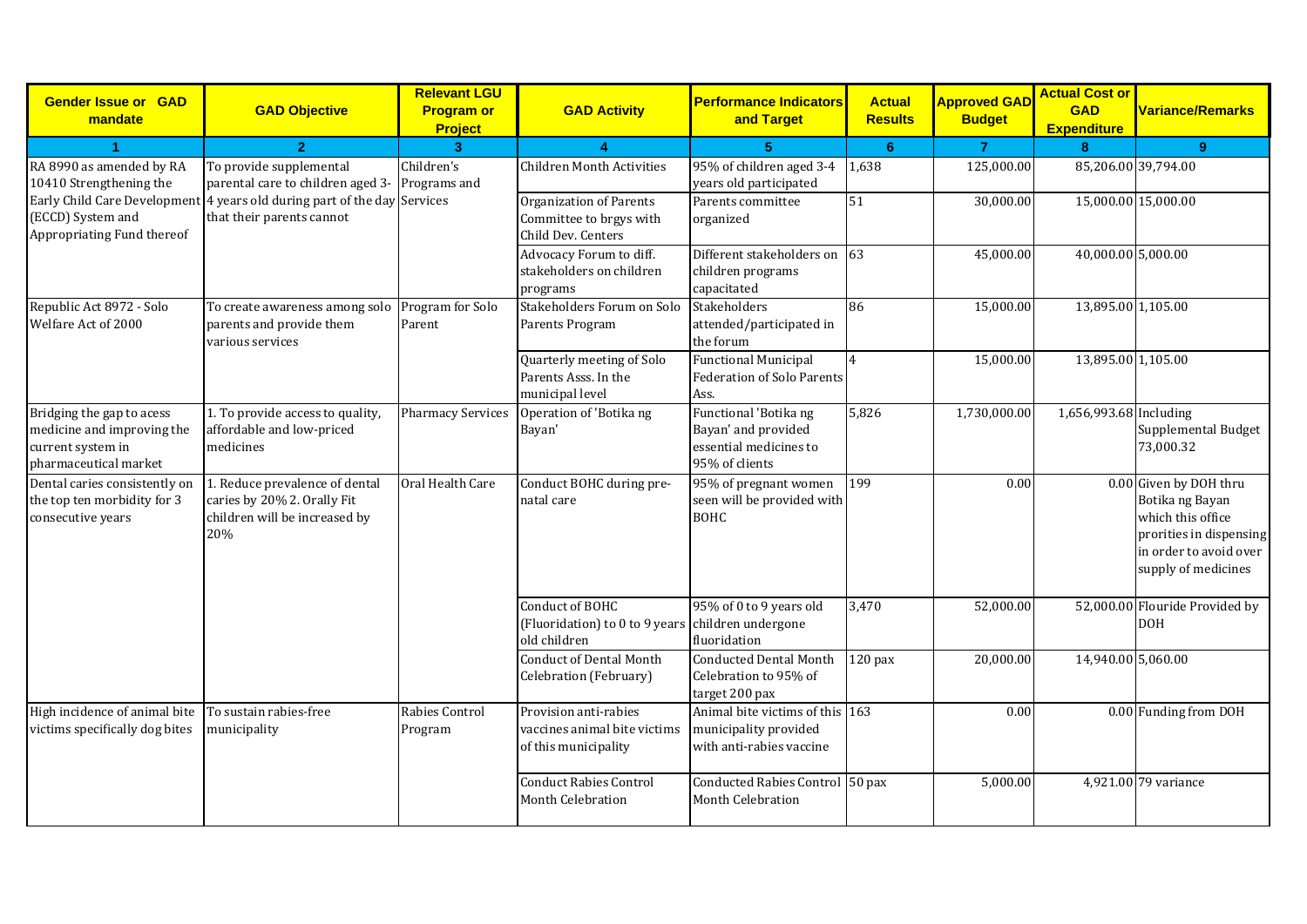| <b>Gender Issue or GAD</b><br>mandate                                                                               | <b>GAD Objective</b>                                                            | <b>Relevant LGU</b><br><b>Program or</b><br><b>Project</b> | <b>GAD Activity</b>                                                                                        | <b>Performance Indicators</b><br>and Target                                           | <b>Actual</b><br><b>Results</b> | <b>Approved GAD</b><br><b>Budget</b> | <b>Actual Cost or</b><br><b>GAD</b><br><b>Expenditure</b> | <b>Variance/Remarks</b>                                                                         |
|---------------------------------------------------------------------------------------------------------------------|---------------------------------------------------------------------------------|------------------------------------------------------------|------------------------------------------------------------------------------------------------------------|---------------------------------------------------------------------------------------|---------------------------------|--------------------------------------|-----------------------------------------------------------|-------------------------------------------------------------------------------------------------|
| -1                                                                                                                  | $\overline{2}$                                                                  | 3 <sup>1</sup>                                             | $\blacktriangle$                                                                                           | 5.                                                                                    | 6                               | $\overline{7}$                       | $\mathbf{R}$                                              | $9^{\circ}$                                                                                     |
| Increasing incidence of Non-<br>communicable diseases<br>specifically hypertension and by 20%<br>diabetes, 4008/545 | Reduce incidence of NCD's as<br>cause of morbidity & mortality                  | Control of Non-<br>communicable<br>diseases (NCD's)        | Conduct HPN & DM clinic and Provided medications and 3,962<br>other NCD's                                  | health teachings to 95% of<br>clients                                                 |                                 | 0.00                                 |                                                           | 0.00 included in<br>1,730,000.00 budget<br>for Botika ng Bayan<br>with augmentation<br>from DOH |
|                                                                                                                     |                                                                                 |                                                            | Visual inspection with acetic<br>acid (VIA) every Tuesday &<br>Thursday afternoon                          | Conducted VIA to 25 y/o<br>& above female clients                                     | 46 clients                      | 5,000.00                             | 5,000.00                                                  |                                                                                                 |
|                                                                                                                     |                                                                                 |                                                            | Conduct of Hypertension &<br><b>DM Month Celebration</b>                                                   | Conducted HPN & DM<br>month celebration                                               | $100$ pax                       | 12,000.00                            |                                                           | 9,900.00 2,100.00                                                                               |
|                                                                                                                     |                                                                                 |                                                            | Conduct anti-smoking<br>awareness campaign                                                                 | Conducted anti-smoking<br>awareness campaign                                          | 980 pax                         | 200,000.00                           | 199,998.40 1.60                                           |                                                                                                 |
| Increasing number of Mutli-<br>drug resistant TB 3 in 2016 to 76% to 95%<br>8 in 2017                               | Increase case detection rate from National Tb                                   | Program (NTP)                                              | Procurement of anti-TB<br>drugs                                                                            | Provided anti-TB drugs to 98 Patients<br>100% of clients                              |                                 | 0.00                                 |                                                           | 264,824.80 included in IEC Mental<br>Health LGU Fund and<br>DOH fund                            |
|                                                                                                                     | Increase treatment success rate<br>from 89% to 95%                              |                                                            | <b>Conduct of Lung Month</b><br>Celebration                                                                | Conducted lung month<br>celebration in August                                         | <b>50 Pax</b>                   | 5,000.00                             | 4,291.40 708.60                                           |                                                                                                 |
| Increasing prevalence of<br>mental disorder from 317<br>(m=195 & f=122 in 2015) to                                  | Reduction of morbidity,<br>mortality, disability &<br>complications from mental | Mental Health<br>Program                                   | <b>Conduct Mental health</b><br>awareness campaign                                                         | <b>Conducted Mental health</b><br>awareness campaign                                  | $150$ pax                       | 0.00                                 |                                                           | 0.00 please refer to HIV<br>AIDS funds                                                          |
| 375 (m=237 & f=138 in 2016) disorder                                                                                |                                                                                 |                                                            | Provision of basic<br>consultation and<br>management of mental<br>illness; Conduct IEC on<br>mental health | 95% Mental health clients 143<br>provided with basic<br>management and<br>medications |                                 | 1,730,000.00                         |                                                           | 245,777.00 1,484,223.00                                                                         |
| Increasing underfive<br>mortality from 6:1,000<br>(2015) to 8:1,000 (2017)                                          | Increase FIC (fully immunized<br>children) to >95% by actual<br>livebirths      | <b>Expanded Program</b><br>of Immunization<br>(EPI)        | Conduct of routine<br>immunization                                                                         | Conducted routine<br>immunization to 95% of<br>livebitths                             | 1,072 infants                   | 1,730,000.00                         |                                                           | 25,000.00 1,705,000.00                                                                          |
|                                                                                                                     | Reduce underfive mortality by<br>20%                                            | Child Care Program                                         | Conduct integrated<br>management of childhood<br>illnesses (IMCI)                                          | Conducted management<br>of children's illnesses to<br>95% of clients                  | 514 Children                    | 1,780,000.00                         | 200,000.00                                                |                                                                                                 |
|                                                                                                                     | Reduce malnutition by 20% or<br><5% of the total population                     | <b>Nutrition Program</b>                                   | Nurturing of Peer Counsellor<br>on Infant & Young Child<br>Feeding                                         | Conducted peer<br>counsellor training on<br>Infant & Young Child<br>Feeding           |                                 | 0.00                                 | 0.00                                                      |                                                                                                 |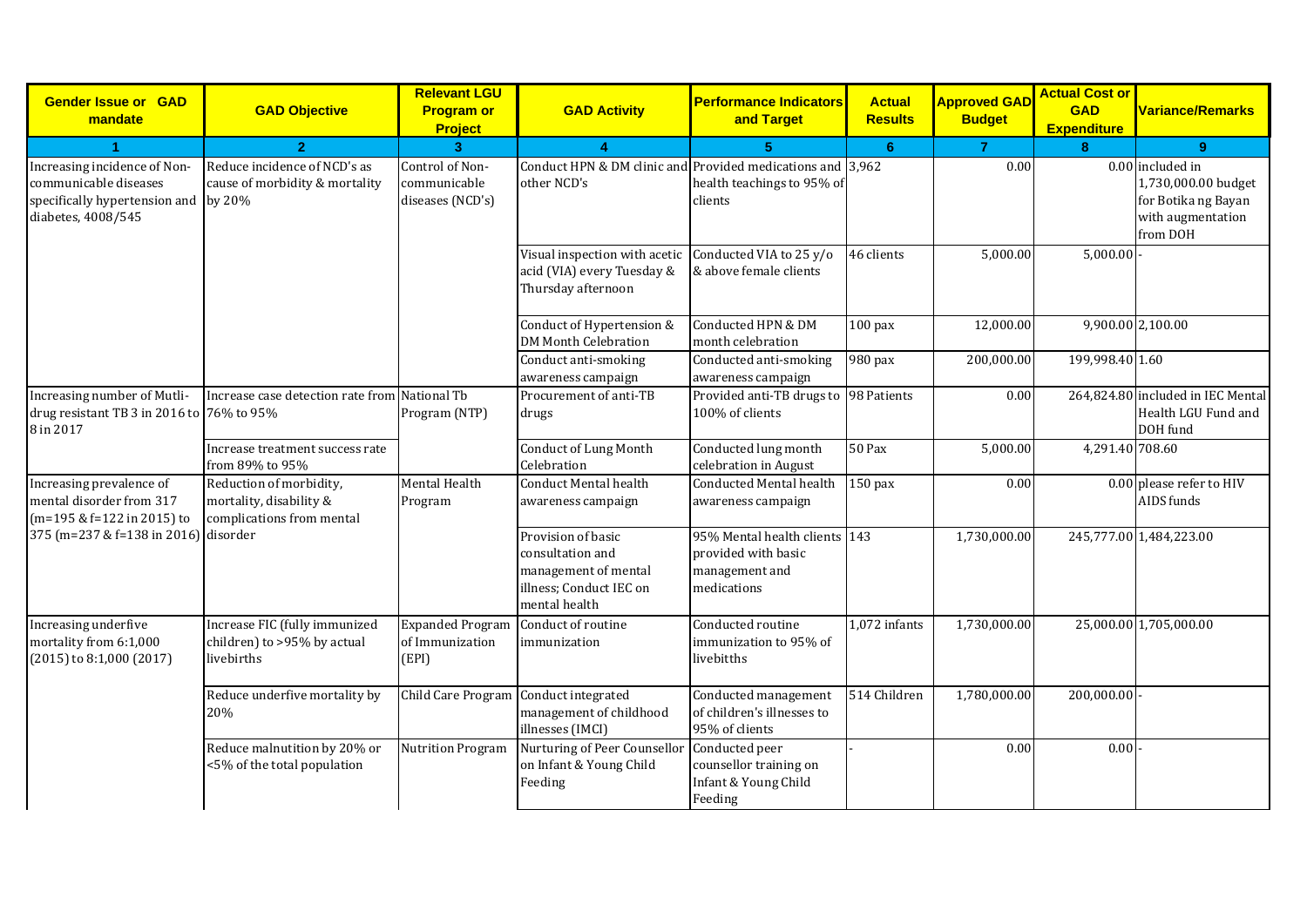| <b>Gender Issue or GAD</b><br>mandate | <b>GAD Objective</b> | <b>Relevant LGU</b><br><b>Program or</b><br><b>Project</b> | <b>GAD Activity</b>                                    | <b>Performance Indicators</b><br>and Target                                                       | <b>Actual</b><br><b>Results</b>                           | <b>Approved GAD</b><br><b>Budget</b> | <b>Actual Cost or</b><br><b>GAD</b><br><b>Expenditure</b> | <b>Variance/Remarks</b>                                                                                                                                                                                                                           |
|---------------------------------------|----------------------|------------------------------------------------------------|--------------------------------------------------------|---------------------------------------------------------------------------------------------------|-----------------------------------------------------------|--------------------------------------|-----------------------------------------------------------|---------------------------------------------------------------------------------------------------------------------------------------------------------------------------------------------------------------------------------------------------|
| 1                                     | 2 <sup>1</sup>       | 3 <sup>°</sup>                                             | 4                                                      | 5 <sup>5</sup>                                                                                    | 6                                                         | $\overline{7}$                       | $\bf{8}$                                                  | 9                                                                                                                                                                                                                                                 |
|                                       |                      |                                                            | Conduct Nutrition Education Improve the Knowledge      | and practices of<br>caregivers to ensure<br>proper nutrition of their<br>children                 | 250<br>caregivers                                         | 100,000.00                           |                                                           | 99,975.00 The LGU provided<br>tokens & Technical<br>assistance to all<br>beneficiaries of the<br>activity<br>-25.00 balance                                                                                                                       |
|                                       |                      |                                                            | Breastfeeding area                                     | Breastfeeding area<br>maintained                                                                  |                                                           | 0.00                                 | 0.00                                                      |                                                                                                                                                                                                                                                   |
|                                       |                      |                                                            | <b>Breastfeeding forum</b>                             | <b>Breastfeeding forum</b><br>conducted within the<br>timeframe                                   | 979<br>exclusively<br>breastfeed<br>until 6<br>months old | 8,800.00                             |                                                           | 8,800.00 Lecture and one-on-<br>one counselling                                                                                                                                                                                                   |
|                                       |                      |                                                            | Dietary supplementation of<br>PW (last trimester)      | Dietary supplementation<br>for PW within the<br>timeframe                                         |                                                           | 200,000.00                           |                                                           | 199,238.00 Feeding program for<br>pregnat women was<br>conducted with the<br>assistance of the<br><b>Provincial Nutrition</b><br>Office through<br>provision of<br>additional maternal<br>milk for at-risk<br>pregnant women<br>$-762.00$ balance |
|                                       |                      |                                                            | Dietary supplementation of<br>malnourished children    | Supplementary feeding to 270 PS served<br>6-39 months old<br>undernourished children<br>conducted |                                                           | 717,377.00                           |                                                           | 717,357.80 Provision of food<br>commodities to 16<br>Nutritionally<br>Depressed barangays<br>of Virac<br>-19.2 balance                                                                                                                            |
|                                       |                      |                                                            | <b>Complementary Feeding</b><br>Program (6-23 mos old) | Conducted<br>complementary feeding<br>Program (6-23 mos old)                                      |                                                           | 0.00                                 | 0.00                                                      |                                                                                                                                                                                                                                                   |
|                                       |                      |                                                            | <b>BNS Refresher Course</b><br>Training                | <b>BNS</b> refresher course<br>training conducted                                                 | <b>162 BNSs</b>                                           | 28,789.00                            |                                                           | 28,736.50 LGU provided snacks<br>and supplies for<br>participants<br>$-52.50$ balance                                                                                                                                                             |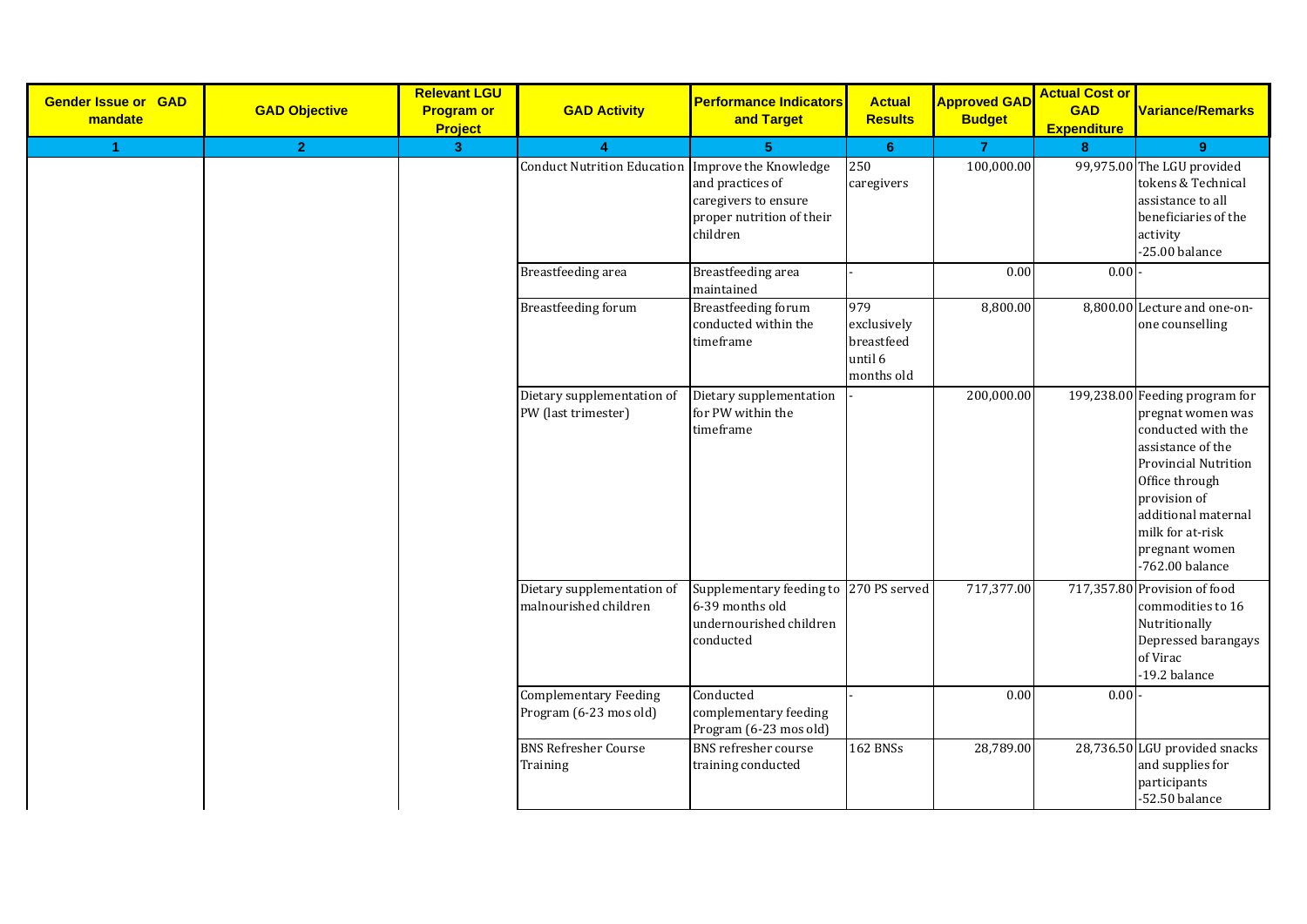| <b>Gender Issue or GAD</b><br>mandate | <b>GAD Objective</b> | <b>Relevant LGU</b><br><b>Program or</b><br>Project | <b>GAD Activity</b>                               | <b>Performance Indicators</b><br>and Target                       | <b>Actual</b><br><b>Results</b>                                                             | <b>Approved GAD</b><br><b>Budget</b> | <b>Actual Cost or</b><br><b>GAD</b><br><b>Expenditure</b> | Variance/Remarks                                                                                                                                                           |
|---------------------------------------|----------------------|-----------------------------------------------------|---------------------------------------------------|-------------------------------------------------------------------|---------------------------------------------------------------------------------------------|--------------------------------------|-----------------------------------------------------------|----------------------------------------------------------------------------------------------------------------------------------------------------------------------------|
| $\mathbf{1}$                          | 2 <sup>1</sup>       | $\overline{3}$                                      | $\overline{4}$                                    | 5.                                                                | 6 <sup>°</sup>                                                                              | $\overline{7}$                       | 8                                                         | 9 <sup>°</sup>                                                                                                                                                             |
|                                       |                      |                                                     | Training on ECCD F1K-5 days Conducted training on | ECCD F1K-5 days                                                   |                                                                                             | 0.00                                 | 0.00                                                      |                                                                                                                                                                            |
|                                       |                      |                                                     | Participatory cooking demo                        | Conducted participatory<br>cooking demo                           |                                                                                             | 0.00                                 | 0.00                                                      |                                                                                                                                                                            |
|                                       |                      |                                                     | Annual Nutrition month<br>celebration             | Annual nutrition month<br>celebration conducted                   | 12 Sundays of<br>"Usapang F15<br>Days sa<br>radyo" &<br>Distribution<br>of IEC<br>materials | 100,000.00                           |                                                           | 100,000.00 Nutrition month<br>activities inludes:<br>Radio Program, Nutri-<br>Quiz, Advocacy T-<br>shirts and IEC<br>materials distribution<br>& Youth Caravan             |
|                                       |                      |                                                     | Recreational activity for<br><b>BNSs</b>          | Recreational activity<br>conducted                                | $167$ BNS                                                                                   | 10,000.00                            |                                                           | 9,994.00 Purchase of food<br>items as tokens to BNS<br>winners<br>$-6.00$ balance                                                                                          |
|                                       |                      |                                                     | <b>Food Production Program</b>                    | Food production program<br>conducted & served                     | 30<br>households/fa<br>milies                                                               | 75,000.00                            |                                                           | 74,983.50 Distribution of egg<br>laying native chicken<br>with laying mass and<br>scratching pen/and<br>distribution of<br>assorted vegetable<br>seeds<br>$-16.50$ balance |
|                                       |                      |                                                     | <b>Livelihood Training</b>                        | <b>Livelihood Training</b><br>conducted                           | 50 small-scale<br>food vendors                                                              | 10,000.00                            |                                                           | 8,115.00 4 barangays covered<br>by the project are:<br>Buyo, Palnab del<br>Norte, Palnab del Sur<br>and Francia<br>-1,885.00 balance                                       |
|                                       |                      |                                                     | Financial Assistance for<br>livelihood program    | Financial Assistance for<br>livelihood program served small-scale | 50 trained<br>food vendors                                                                  | 50,000.00                            |                                                           | 50,000.00 LGU Virac provided<br>cash assistance<br>amounting to<br>P1,000.00 each food<br>vendors                                                                          |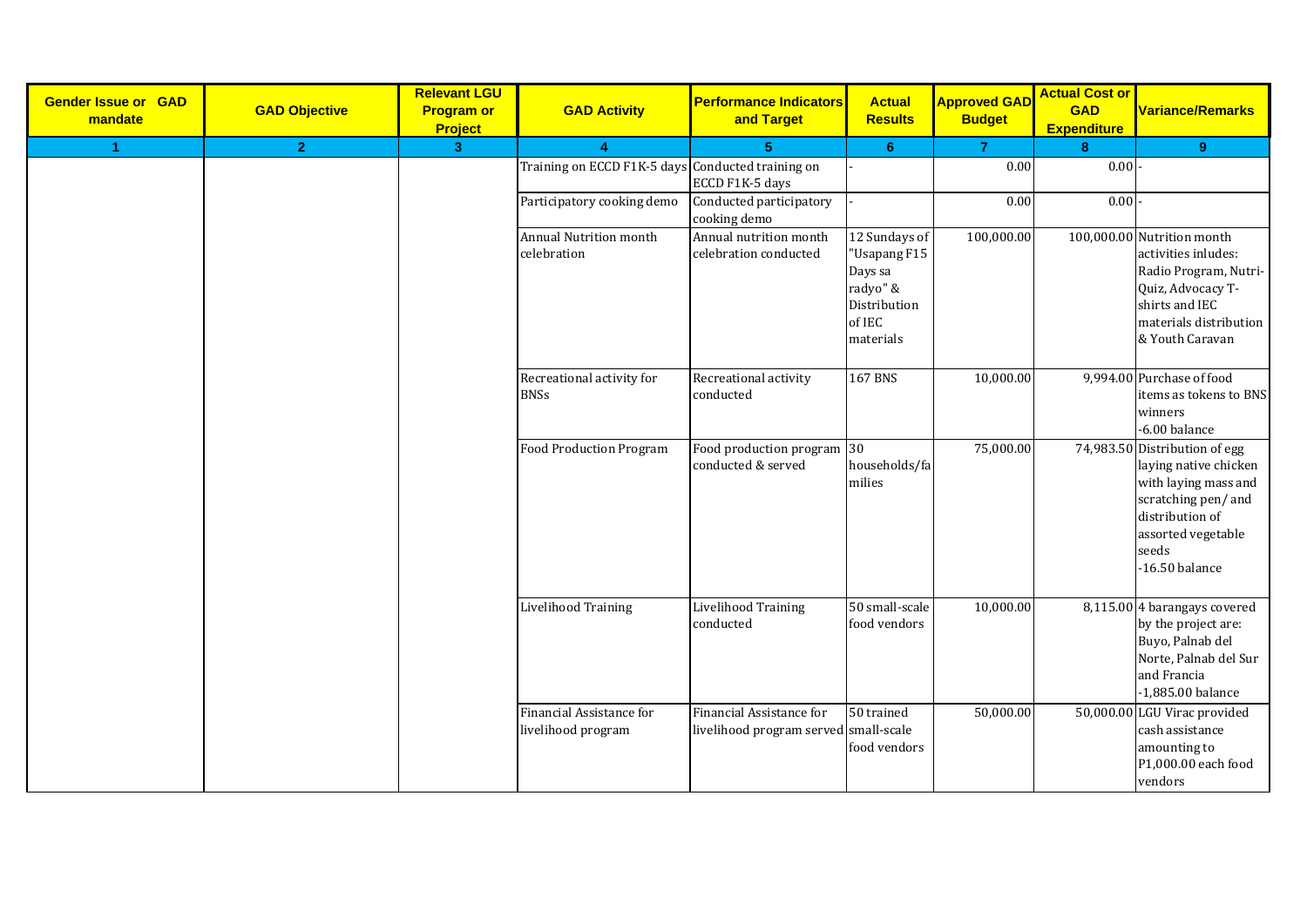| <b>Gender Issue or GAD</b><br>mandate         | <b>GAD Objective</b>                                                    | <b>Relevant LGU</b><br><b>Program or</b><br><b>Project</b> | <b>GAD Activity</b>                                                                | <b>Performance Indicators</b><br>and Target                                                      | <b>Actual</b><br><b>Results</b>                         | <b>Approved GAD</b><br><b>Budget</b> | <b>Actual Cost or</b><br><b>GAD</b><br><b>Expenditure</b> | <b>Variance/Remarks</b>                            |
|-----------------------------------------------|-------------------------------------------------------------------------|------------------------------------------------------------|------------------------------------------------------------------------------------|--------------------------------------------------------------------------------------------------|---------------------------------------------------------|--------------------------------------|-----------------------------------------------------------|----------------------------------------------------|
| 1                                             | $\overline{2}$                                                          | $\overline{3}$                                             | 4                                                                                  | 5                                                                                                | 6                                                       | $\overline{7}$                       | 8                                                         | 9 <sup>°</sup>                                     |
| Low access to sanitary toilet,<br>83.63%      | Reduce incidence of diarrhea<br>cases                                   | Control of Food &<br>Water-borne<br>Diseases Program       | Maintain Barangay ORS<br>station                                                   | 63 barangays sustained<br><b>Barangay Oresol Station</b>                                         | 63 brgys.<br>Provided with<br><b>ORS</b>                | 10,000.00                            | 10,000.00 none                                            |                                                    |
|                                               |                                                                         | Environmental<br>Sanitation                                | Food handler's training                                                            | Conducted community-<br>based control of FWBD<br>campaign                                        | 40 pax                                                  | 20,000.00                            |                                                           | 3,960.00 16,040.00                                 |
|                                               |                                                                         |                                                            | Conduct regular water<br>sample analysis                                           | Conducted regular water<br>analysis                                                              | 63 water<br>sources 540x<br>water refilling<br>stations | 118,000.00                           |                                                           | 118,800.00 Done every month                        |
|                                               | Reduce incidence of intestinal<br>parasitism                            | Soil Transmitted<br>Helminthiasis<br>Control Program       | Provision of individual<br>sanitary toilet                                         | Individual sanitary toilet 0<br>provided to HH with no<br>access to sanitary toilet              |                                                         | 0.00                                 |                                                           | 0.00 not provided with<br>funds (not approved)     |
| <b>Maternal Mortality Ratio</b><br>11:100,000 | Promote health & wellness of<br>male clients                            | <b>Adolescent Health</b><br>& Development                  | Conduct of 'operation tuli'                                                        | Conducted 'Operation<br>Tuli' to 150 clients                                                     | <b>30 CLIENTS</b>                                       | 100,000.00                           | 74,709.00                                                 |                                                    |
|                                               | Reduced teen pregnancy by 20% Program (AHDP)                            |                                                            | Conduct U4U teen camp                                                              | Conducted U4U teen camp 80 PAX<br>with 200 pax                                                   |                                                         | 20,000.00                            | 3,960.00                                                  |                                                    |
|                                               |                                                                         |                                                            | Operation of Teen Facility or<br>Teen Hub (Adolescent<br>Friendly Health Facility) | <b>Functional Teen Facility</b><br>or Teen Hub and provided<br>health services to<br>adolescent  | 550                                                     | 81,840.00                            | 81,840.00                                                 |                                                    |
|                                               | Zero or maintain to less than<br>52/100,000 maternal mortality<br>ratio | Safe Motherhood<br>Program                                 | Conduct pre-natal and post<br>natal care                                           | Conduct pre-natal and<br>post natal care                                                         | 1,202                                                   | 0.00                                 | $0.00$ DOH                                                |                                                    |
|                                               |                                                                         |                                                            | <b>Buntis Congress</b>                                                             | <b>Conducted Buntis</b><br>Congress with 100<br>pregnant women                                   | 100                                                     | 40,000.00                            | 37,277.50 2,722.50                                        |                                                    |
|                                               |                                                                         |                                                            | Operation of BEmONC (FBD)                                                          | Functional BEmONC with<br>75 pregnant women<br>underwent normal<br>spontaneous delivery          |                                                         | 0.00                                 |                                                           | 0.00 Closed due to Health<br>Restrictions          |
|                                               |                                                                         |                                                            | Conduct of ENBS & NB<br>hearing examination                                        | <b>Conducted ENBS &amp; NB</b><br>hearing test to 50<br>livebirths delivered at<br><b>BEmONC</b> |                                                         | 0.00                                 |                                                           | 0.00 Not done due to<br><b>Health Restrictions</b> |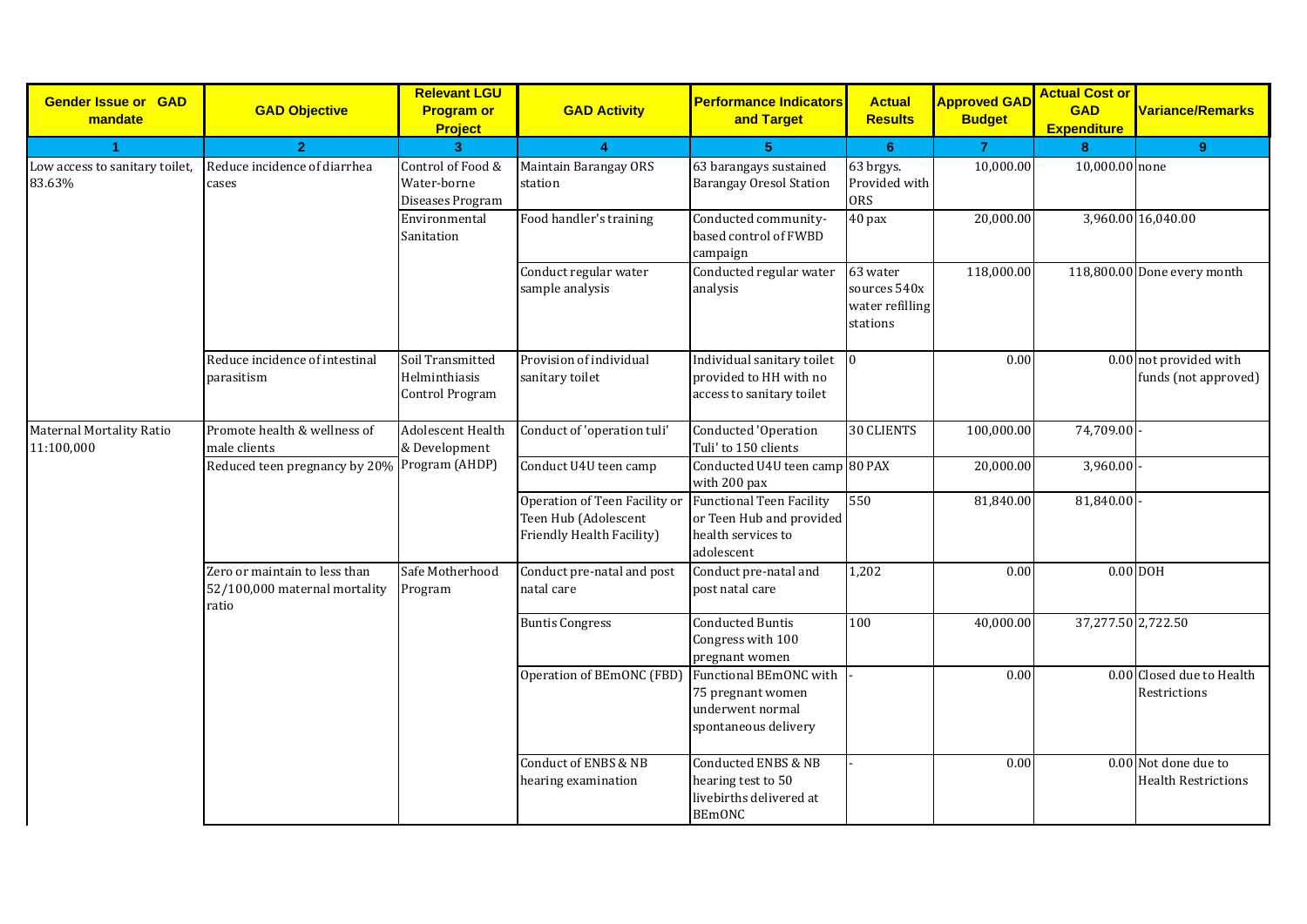| <b>Gender Issue or GAD</b><br>mandate                                         | <b>GAD Objective</b>                                                       | <b>Relevant LGU</b><br><b>Program or</b><br><b>Project</b>            | <b>GAD Activity</b>                                                                                                                                 | <b>Performance Indicators</b><br>and Target                                                                   | <b>Actual</b><br><b>Results</b> | <b>Approved GAD</b><br><b>Budget</b> | <b>Actual Cost or</b><br><b>GAD</b><br><b>Expenditure</b> | Variance/Remarks |
|-------------------------------------------------------------------------------|----------------------------------------------------------------------------|-----------------------------------------------------------------------|-----------------------------------------------------------------------------------------------------------------------------------------------------|---------------------------------------------------------------------------------------------------------------|---------------------------------|--------------------------------------|-----------------------------------------------------------|------------------|
| 1                                                                             | $\overline{2}$                                                             | $\overline{3}$                                                        | $\boldsymbol{\Lambda}$                                                                                                                              | 5                                                                                                             | $6\phantom{1}6$                 | $\overline{7}$                       | 8                                                         | 9 <sup>°</sup>   |
|                                                                               | Blood donors will be increased<br>by 20%<br>Maintain or increase CPR which | National Voluntary<br><b>Blood Donation</b><br>Program<br>Responsible | Conduct Mobile Blood<br>Donation activities within<br>the municipality<br><b>Usapang serye</b>                                                      | Conducted MBD with 600<br>healthy clients donated<br>blood<br>Conducted usapang serye $1,202$                 |                                 | 50,000.00<br>10,000.00               | 22,500.00 22,500.00<br>10,000.00                          |                  |
|                                                                               | is 67% (2018) National=65%                                                 | Parenthood &<br>Reproductive<br><b>Health Program</b>                 |                                                                                                                                                     | year round to 80% of<br>target of 1,260 WRA                                                                   |                                 |                                      |                                                           |                  |
|                                                                               |                                                                            | (FP/POPCOM)                                                           | Conduct responsible<br>parenthood movement<br>(RPM)                                                                                                 | Conducted RPM year<br>round to 80% of 630<br>target couples                                                   | $\overline{0}$                  | 10,000.00                            | 10,000.00                                                 |                  |
|                                                                               |                                                                            |                                                                       | Conduct KATROPA                                                                                                                                     | <b>Conducted KATROPA</b><br>activity with 25<br>participants                                                  | 40 pax                          | 20,000.00                            | 3,960.00                                                  |                  |
| National issue of increasing<br>cases of HIV postive (31 HIV<br>positive/day) | Reduce new STI/HIV positive<br>cases among vulnerable group<br>by 20%      | STI/HIV/AIDS<br>Control &<br>Prevention<br>Program                    | Conduct school- &<br>community-based<br>STI/HIV/AIDS awareness<br>fora for youths                                                                   | Conducted school- &<br>community-based<br>STI/HIV/AIDS awareness<br>fora for youths                           | $150$ pax                       | 30,000.00                            | 29,940.00 60.00                                           |                  |
|                                                                               |                                                                            |                                                                       | Conduct STI/HIV/AIDS<br>education for EE<br>operators/managers and<br>new EEW's                                                                     | Conducted STI/HIV/AIDS 25<br>education for EE<br>operators/managers and<br>new EEW's                          |                                 | 15,000.00                            | 10,000.00 5,000.00                                        |                  |
|                                                                               |                                                                            |                                                                       | Conduct regular screening<br>for EEW or others with<br>similar occupations, high risk others with similar<br>groups and key affected<br>populations | Conducted regular<br>screening for EEW or<br>occupations, high risk<br>groups and key affected<br>populations | 71                              | $0.00\,$                             |                                                           | 0.00 DOH Fund    |
|                                                                               |                                                                            |                                                                       | <b>Conduct AIDS Candlelighting</b><br>Memorial 2021                                                                                                 | Conducted AIDS<br><b>Candlelighting Memorial</b><br>2021                                                      | 70 pax                          | 20,000.00                            | 19,900.00 100.00                                          |                  |
|                                                                               |                                                                            |                                                                       | Conduct World AIDS day<br>Celebration                                                                                                               | <b>Conducted World AIDS</b><br>Day Celebration                                                                | 160 pax                         | 20,000.00                            | 16,000.00 4,000.00                                        |                  |
|                                                                               |                                                                            |                                                                       | <b>Conduct Virac Local AIDS</b><br>Council quarterly meeting<br>cum program<br>implementation review                                                | <b>Conducted Virac Local</b><br>AIDS Council quarterly<br>meeting cum program<br>implementation review        | $\overline{4}$                  | 4,000.00                             | 0.00                                                      |                  |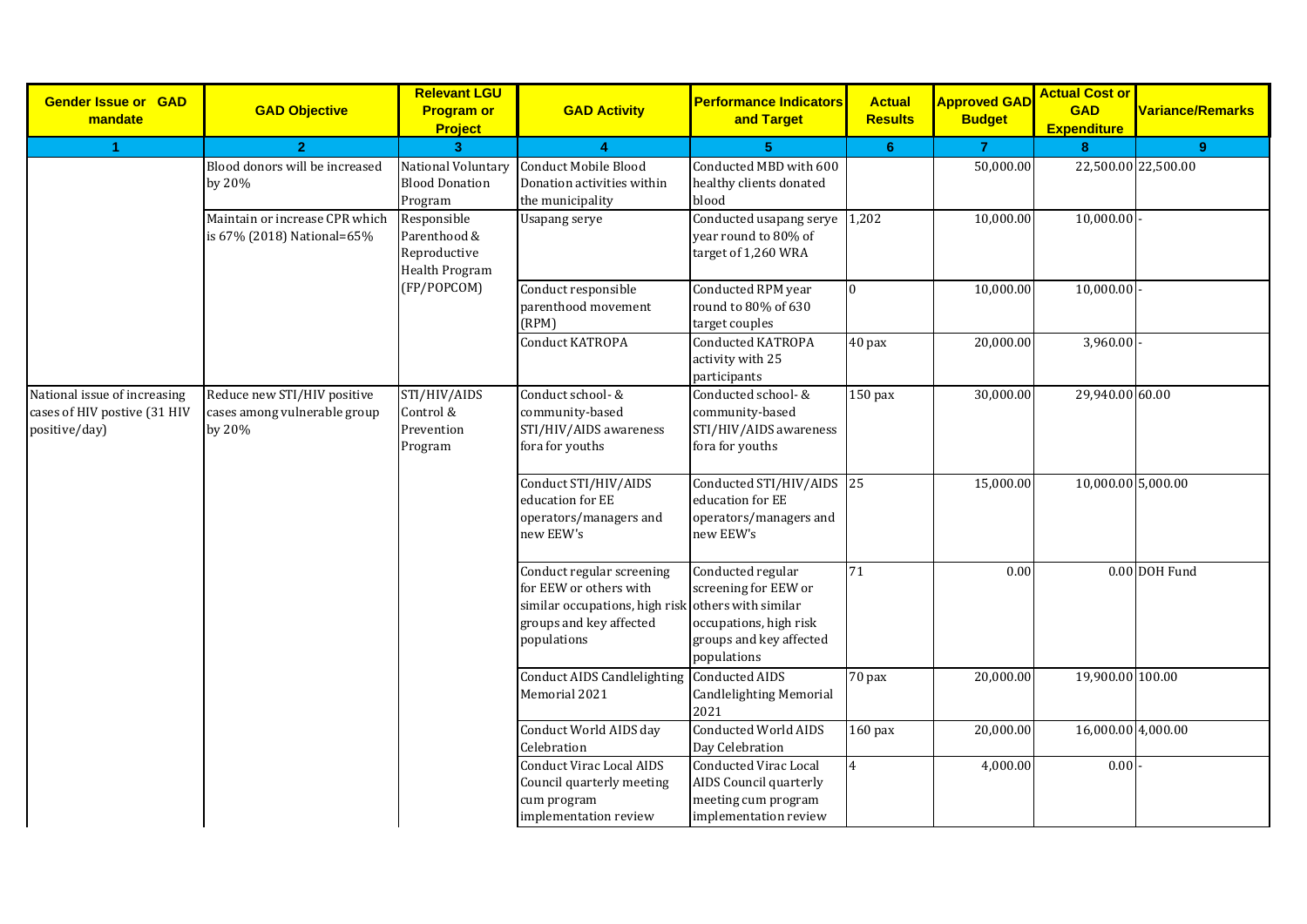| <b>Gender Issue or GAD</b><br>mandate                                                                            | <b>GAD Objective</b>                                                                                                                                                                 | <b>Relevant LGU</b><br><b>Program or</b><br>Project                  | <b>GAD Activity</b>                                  | <b>Performance Indicators</b><br>and Target                                                                     | <b>Actual</b><br><b>Results</b> | <b>Approved GAD</b><br><b>Budget</b> | <b>Actual Cost or</b><br><b>GAD</b><br><b>Expenditure</b> | <b>Variance/Remarks</b>                                                                  |
|------------------------------------------------------------------------------------------------------------------|--------------------------------------------------------------------------------------------------------------------------------------------------------------------------------------|----------------------------------------------------------------------|------------------------------------------------------|-----------------------------------------------------------------------------------------------------------------|---------------------------------|--------------------------------------|-----------------------------------------------------------|------------------------------------------------------------------------------------------|
| 1                                                                                                                | $\overline{2}$                                                                                                                                                                       | 3 <sup>2</sup>                                                       | $\boldsymbol{\Lambda}$                               | 5                                                                                                               | 6                               | $\overline{7}$                       | 8                                                         | 9 <sup>°</sup>                                                                           |
|                                                                                                                  |                                                                                                                                                                                      |                                                                      | Conduct 2nd Annual LGBT<br>Congress 2021             | <b>Conducted 2nd Annual</b><br><b>LGBT Congress 2021</b>                                                        | $150$ pax                       | 42,000.00                            |                                                           | 22,500.00 conducted at the<br><b>Regional Evacuation</b><br>Center<br>-19,500.00 balance |
|                                                                                                                  |                                                                                                                                                                                      |                                                                      | Operate 'Sundown Clinic'                             | Functional 'Sundown<br>Clinic' with 95% of clients<br>seen were given needed<br>health services                 | 71                              | 4,000.00                             | 0.00                                                      |                                                                                          |
| Poor utilization of basic<br>health service                                                                      | 1. To bring basic health services<br>nearer to the people                                                                                                                            | <b>RHU II Services</b>                                               | Operation of RHU II                                  | <b>Functional RHU II</b><br>providing basic health<br>services to 95% of clients                                |                                 | 0.00                                 |                                                           | 0.00 Non-operational due<br>to on-going repair -<br><b>Typhoon Rolly</b><br>damage       |
|                                                                                                                  |                                                                                                                                                                                      | Buyo BHS &<br><b>Birthing Facility</b><br>Services                   | Operation of Buyo BHS &<br><b>Birthing Facility</b>  | Functional Buyo BHS &<br><b>Birthing Facility and</b><br>providing basic health<br>services to 95% of clients   |                                 | 20,000.00                            | 0.00                                                      |                                                                                          |
| Sporadic emergence of<br>Dengue cases within the<br>municipality                                                 | Reduce incidence of Dengue<br>cases by 20%                                                                                                                                           | Dengue Control<br>Program                                            | Conduct 4S strategy                                  | Conducted 4S strategy<br>with community misting<br>as need arises in hot spots<br>areas                         | 7 Brgys.                        | 0.00                                 | 0.00                                                      |                                                                                          |
|                                                                                                                  |                                                                                                                                                                                      |                                                                      | Dengue Summit                                        | Conducted dengue<br>summit with 80% of 70<br>pax                                                                | 80 pax                          | 15,000.00                            | 15,000.00 none                                            |                                                                                          |
| Unaffordable essential/basic<br>laboratory work-up                                                               | 1. To ensure access to affordable Laboratory<br>laboratory work-up                                                                                                                   | Services                                                             | Operation of Clinical<br>Laboratory                  | <b>Functional Clinical</b><br>Laboratory and provided<br>basic laboratory work-up<br>to 95% of clients          | 14,064<br>procedures            | 1,980,000.00                         | 1,975,407.85 4,592.15                                     |                                                                                          |
| Nationwide implementation<br>of Annual health check-up to<br>NHTS members &<br>beneficiaries (PHA 2016-<br>2022) | 1. To improve health seeking<br>behavior of constituents 2. To<br>provide annual basic health<br>services to sick and well<br>members of the marginalized<br>sector of the community | Annual Check-up<br>Program (Barangay<br>Medical & Dental<br>Mission) | Conduct barangay medical &<br>dental annual check-up | Conducted medical &<br>dental consultation from<br>January to December in<br>63 barangays M=7,000;<br>$F=6,000$ | $\Omega$                        | 0.00                                 |                                                           | 0.00 not done due to Covid-<br>19 pandemic                                               |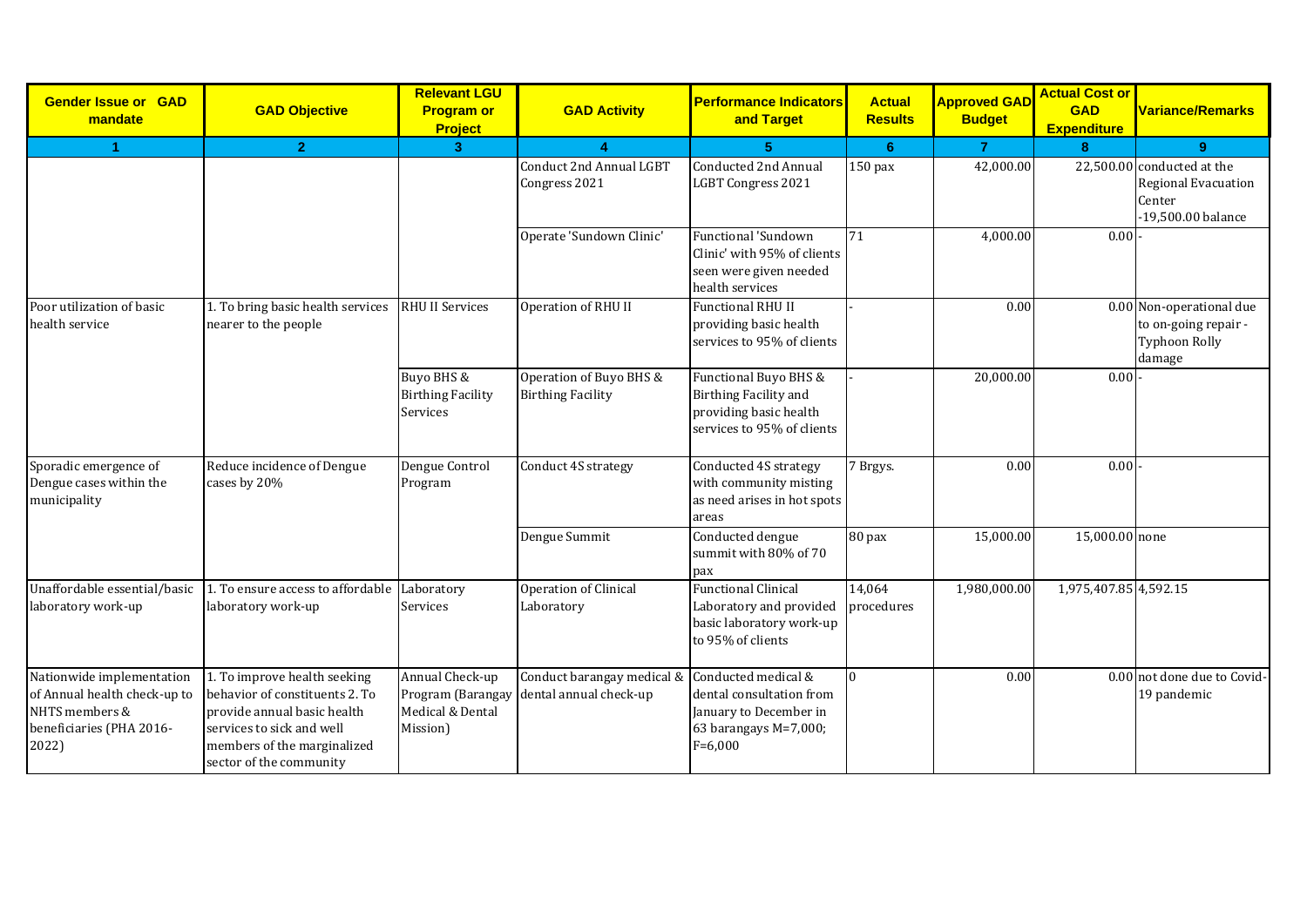| <b>Gender Issue or GAD</b><br>mandate                                                                             | <b>GAD Objective</b>                                                          | <b>Relevant LGU</b><br><b>Program or</b><br><b>Project</b> | <b>GAD Activity</b>                                                                                                                                   | <b>Performance Indicators</b><br>and Target                                                      | <b>Actual</b><br><b>Results</b>                                       | <b>Approved GAD</b><br><b>Budget</b> | <b>Actual Cost or</b><br><b>GAD</b><br><b>Expenditure</b> | <b>Variance/Remarks</b> |
|-------------------------------------------------------------------------------------------------------------------|-------------------------------------------------------------------------------|------------------------------------------------------------|-------------------------------------------------------------------------------------------------------------------------------------------------------|--------------------------------------------------------------------------------------------------|-----------------------------------------------------------------------|--------------------------------------|-----------------------------------------------------------|-------------------------|
|                                                                                                                   | $\overline{2}$                                                                | $\overline{3}$                                             |                                                                                                                                                       | к                                                                                                | 6                                                                     | $\overline{7}$                       | 8                                                         | 9                       |
| RA 9442, An Act Amending<br>RA 7277 otherwise known as<br>Magna Carta for Disabled<br>Persons and other Purposes' | Promote quality of life among<br><b>PWD</b>                                   | Care for the PWD<br>Program                                | Provision of basic health and 95% PWD seen provided<br>laboratory services                                                                            | with basic health and<br>laboratory services                                                     | 1,296                                                                 | 0.00                                 | 0.00                                                      |                         |
| RA 9994, 'Expanded SC Act of<br>2010'                                                                             | Promote quality of life among<br>older persons                                | (Senior Citizens)                                          | Care for the Elderly Conduct of Senior Citizen<br><b>Month Celebration</b>                                                                            | <b>Conducted Senior Citizen</b><br>Month Celebration                                             | 800                                                                   | 0.00                                 | 0.00                                                      |                         |
|                                                                                                                   |                                                                               | (Senior Citizens)                                          | Care for the Elderly Provision of basic health and<br>laboratory services                                                                             | 95% SC seen provided<br>with basic health and<br>laboratory services                             | 7,469                                                                 | 1,380,000.00                         | 109,100.00                                                |                         |
| Apparent poverty situation of<br>rural farmers                                                                    | To enhance knowledge and<br>technological skills on modern<br>technology      | Agricultural<br>Productivity<br>Program                    | <b>Conduct Participatory</b><br><b>Technology Demonstration</b><br>on Best Rice Production<br>Practices / establishment of<br><b>Rice Model Farms</b> | 100% PTD conducted - 1<br>TDP per cropping season<br>& 1 Rice Model Farms per<br>cropping season | 87<br>participants                                                    | 409,200.00                           | 356,106.30 53,093.70                                      |                         |
|                                                                                                                   |                                                                               |                                                            | Conduct training on Rice,<br>Livestock Fisheries and<br><b>HVCDP</b>                                                                                  | Training conducted 1<br>Training per season                                                      | 14<br>participants                                                    | 0.00                                 |                                                           | 0.00 NGO Funding        |
|                                                                                                                   |                                                                               |                                                            | Conduct Technical Assistance Technical assistance<br>& briefing for Rice, Livestock conducted to different<br>Fisheries and HVCC Program programs     |                                                                                                  | 1,500 farmers<br>were<br>provided with<br>technical<br>assistance     | 250,000.00                           | 231,538.00 18,462.00                                      |                         |
|                                                                                                                   |                                                                               |                                                            | <b>Conduct field School Classes</b><br>on High Value Commercial<br>Crops                                                                              | 1 Farmer Association<br>attended in the Field<br>Schoo classes                                   | 76<br>participants                                                    | 0.00                                 |                                                           | 0.00 Self-Helped        |
|                                                                                                                   | To augment family income,<br>women's participation in<br>economic development | livelihood<br>assistance to<br>farmers                     | Encourage women & farmers<br>associations engage in<br>income generating project                                                                      | 10 Rural Improvement<br>Club members engaged in Improvement<br>income generating project Club    | 10 Rural<br>members<br>engaged in<br>income<br>generating<br>projects | 0.00                                 |                                                           | 0.00 NGO Funding        |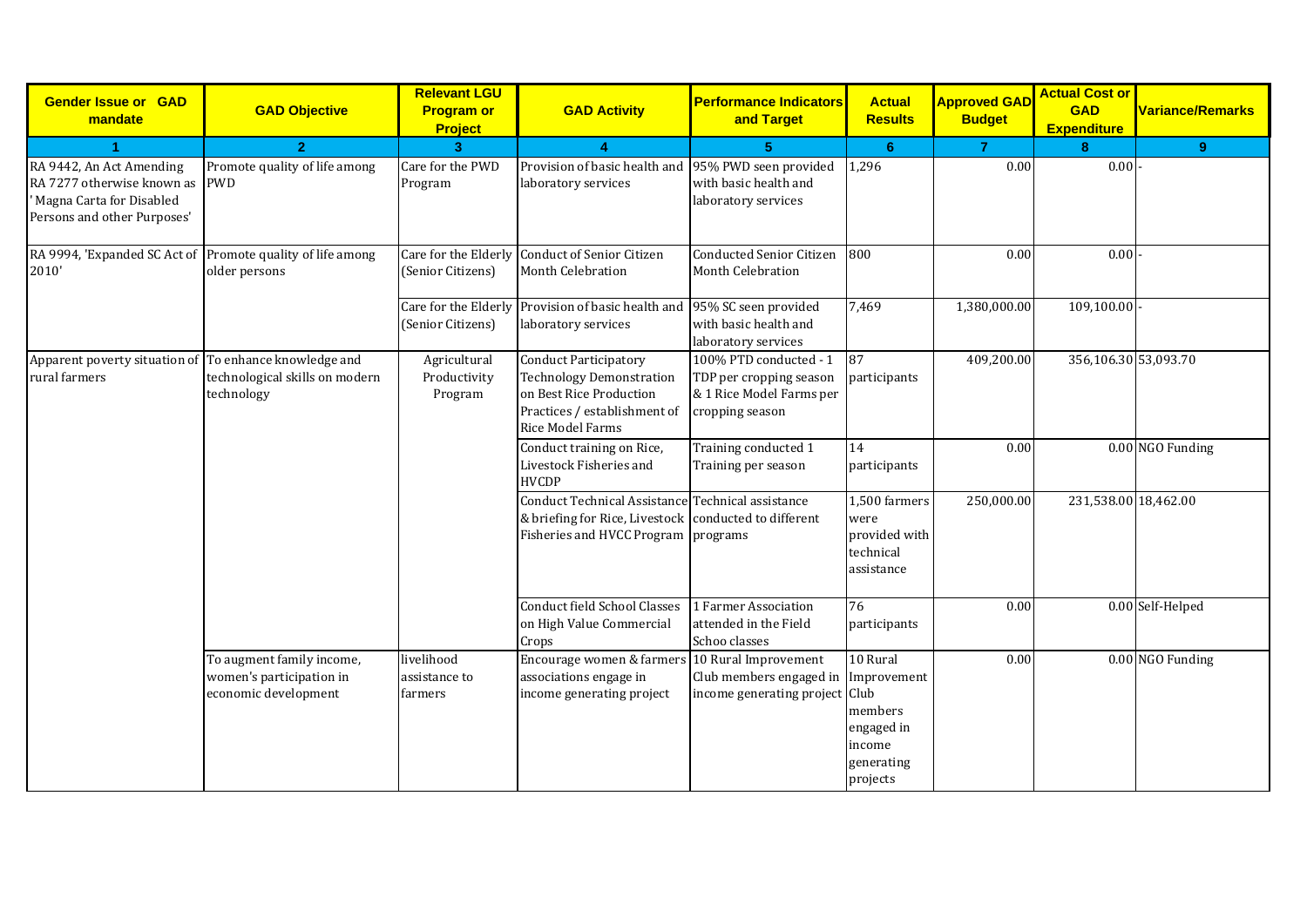| <b>Gender Issue or GAD</b><br>mandate                         | <b>GAD Objective</b>                                                              | <b>Relevant LGU</b><br><b>Program or</b><br><b>Project</b>     | <b>GAD Activity</b>                                                  | <b>Performance Indicators</b><br>and Target                                                                                        | <b>Actual</b><br><b>Results</b> | <b>Approved GAD</b><br><b>Budget</b> | <b>Actual Cost or</b><br><b>GAD</b><br><b>Expenditure</b> | <b>Variance/Remarks</b> |
|---------------------------------------------------------------|-----------------------------------------------------------------------------------|----------------------------------------------------------------|----------------------------------------------------------------------|------------------------------------------------------------------------------------------------------------------------------------|---------------------------------|--------------------------------------|-----------------------------------------------------------|-------------------------|
|                                                               | $\overline{2}$                                                                    | 3                                                              |                                                                      | 5                                                                                                                                  | 6                               | $\overline{7}$                       | 8                                                         | 9                       |
| Inadequate production on<br>rice & other crop production      | To increase production and<br>increase awareness in economic<br>evelopment        | livelihood<br>assistance to<br>farmers/technical<br>assistance | Conduct livelihood training<br>on crop production and<br>processing  | Training conducted to<br>farmers & their families                                                                                  | 132<br>participants             | 0.00                                 |                                                           | 0.00 Self-Helped        |
|                                                               | To increase Palay Production                                                      | Palay Seed<br>Dispersal                                        | Palay Seed Dispersal                                                 | Palay Seed dispersal to<br>Rice Farmers completed                                                                                  | 707 farmer<br>beneficiaries     | 300,000.00                           | 296,175.00 3,825.00                                       |                         |
|                                                               |                                                                                   | Fertilizer Dispersal Fertilizer Dispersal                      |                                                                      | Fertilizer dispersal to Rice 707 farmer<br>Farmers completed                                                                       | beneficiaries                   | 350,000.00                           | 348,194.00 1,806.00                                       |                         |
| Inadequate skills of youth in<br>handling livelihood projects | To develop the skills of the youth Training of youth<br>and makes them productive |                                                                | Conduct meetings, seminars<br>& organization of 4H Club              | Meetings/seminars<br>conducted & organized 4H participants<br>Club to brgys.                                                       | 54                              | 0.00                                 |                                                           | 0.00 Self-Helped        |
|                                                               |                                                                                   |                                                                | Conduct livelihood training<br>& project proposal making             | Training conducted to<br>disadvantage youth in<br>brgys.                                                                           | 54<br>participants              | 0.00                                 |                                                           | 0.00 Self-Helped        |
| Insufficient production of<br>fisherfolks                     | Provide alternative livelihood<br>for rural women engaged in<br>fishing           | Training and<br>livelihood<br>assistance/technica              | Conduct training on<br>Handicraft making                             | Training conducted to<br>fisherman & their families participants                                                                   | 16                              | 0.00                                 |                                                           | 0.00 Self-Helped        |
|                                                               |                                                                                   | assistance                                                     | Distribution of fishing<br>paraphernalia                             | Fishing paraphernalia<br>distributed to fisherman                                                                                  | 400<br>beneficiaries            | 500,000.00                           | 497,500.00 2,500.00                                       |                         |
|                                                               |                                                                                   |                                                                | Conduct information<br><b>Education Campaign</b>                     | IEC conducted to brgys.                                                                                                            |                                 | 1,227,600.00                         | 1,180,460.00 47,140.00                                    |                         |
| Lack of capacity building of<br>farmer beneficiaries          | To equip the benefiiaries needed<br>skills & knowledge                            | Training programs                                              | Conduct training on<br>on Leadership skills participative leadership | Farmers/beneficiaries<br>attended the training on<br>participative leadership                                                      | $\overline{22}$<br>participants | 0.00                                 |                                                           | 0.00 Self-Helped        |
|                                                               | to conduct exposure field trips<br>for possible replication                       | Educational<br>tour/farm visits<br>and exposure trips          | Conduct Exposure field trips<br>for posible replication              | Produced a productive<br>and well experienced ATs<br>& farmers leaders (RIC,<br>4H, Farmers &<br>Fisherfolks) Yearend<br>Assesment | 26 attendees                    | 100,000.00                           |                                                           | 5,599.00 94,401.00      |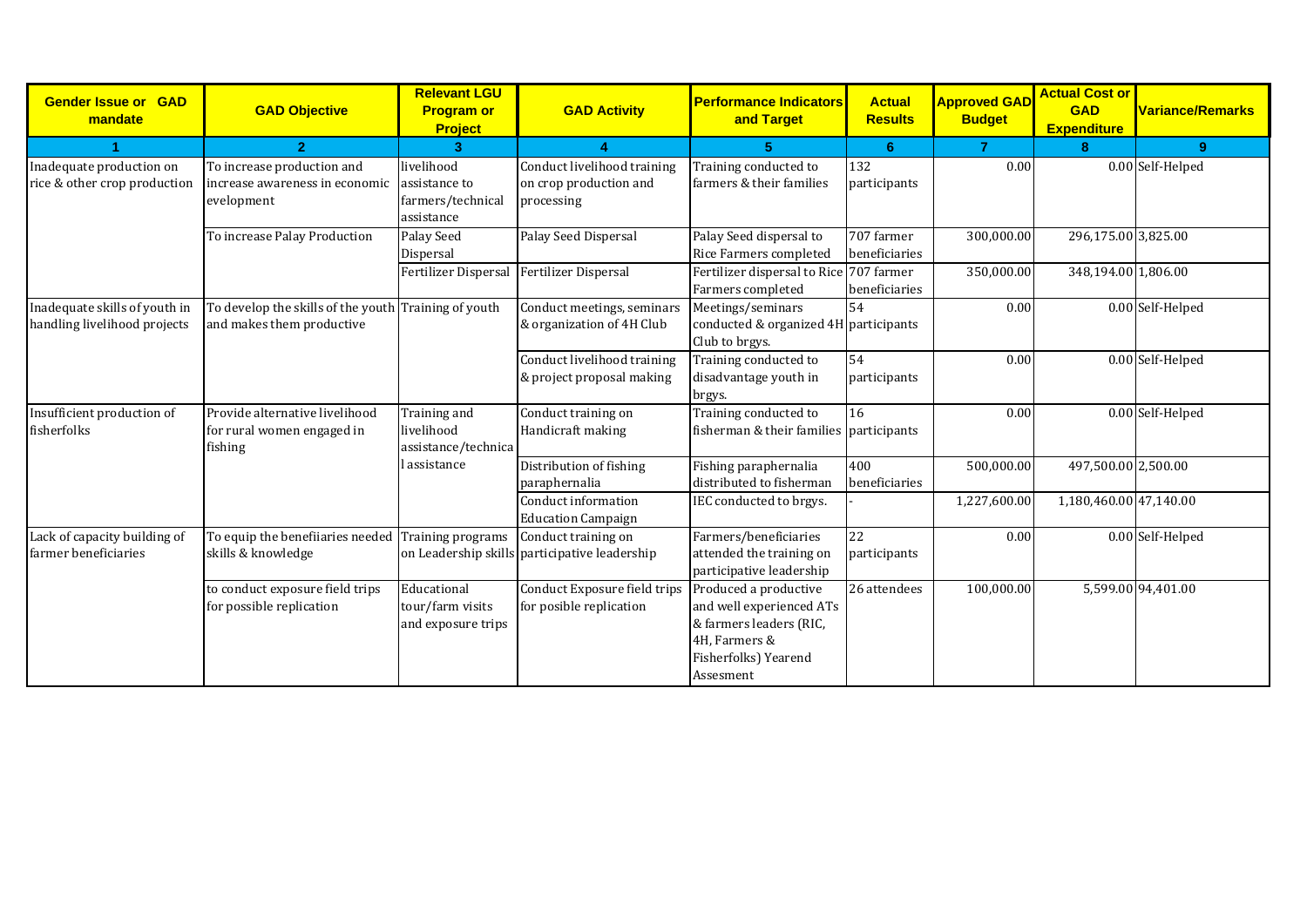| <b>Gender Issue or GAD</b><br>mandate                                                                                        | <b>GAD Objective</b>                                                                                     | <b>Relevant LGU</b><br><b>Program or</b><br><b>Project</b> | <b>GAD Activity</b>                                                    | <b>Performance Indicators</b><br>and Target                                         | <b>Actual</b><br><b>Results</b>                                                                                | <b>Approved GAD</b><br><b>Budget</b> | <b>Actual Cost or</b><br><b>GAD</b><br><b>Expenditure</b> | <b>Variance/Remarks</b>        |
|------------------------------------------------------------------------------------------------------------------------------|----------------------------------------------------------------------------------------------------------|------------------------------------------------------------|------------------------------------------------------------------------|-------------------------------------------------------------------------------------|----------------------------------------------------------------------------------------------------------------|--------------------------------------|-----------------------------------------------------------|--------------------------------|
|                                                                                                                              | $\overline{2}$                                                                                           | 3                                                          |                                                                        | 5                                                                                   | 6                                                                                                              | $\overline{7}$                       | 8                                                         | 9                              |
| Lack of vegetable seedlings<br>for families food production                                                                  | Food Production increased                                                                                | Vegetable Seedling<br>Dispersal                            | Provision of vegetable<br>seedlings to faily for food<br>production    | Provide vegetable<br>seedlings to Farm familes                                      | 2,000 trays<br>assorted<br>seedlings<br>16,000 sachet<br>of assorted<br>vegetable<br>seeds were<br>distributed | 1,500,000.00                         | 1,384,371.18 115,628.82                                   |                                |
| Non-involvement of women<br>in business planning                                                                             | To capacitate women in some<br>business planning                                                         | Skills training of<br>women                                | Conduct trainings on Food<br>Processing and project<br>proposal making | 100% women attended<br>trainings on food<br>processing & project<br>proposal making | 17<br>participants                                                                                             | 0.00                                 |                                                           | 1,500.00 charged to petty cash |
| Title 1, Chapter 3, Article 39<br>of Executive Order No. 209<br>otherwise known as the                                       | RA 8533 - AN ACT AMENDING To educate would-be couples on<br>responsible parenthood & good<br>family life | <b>RPRH Program</b>                                        | <b>Conduct Pre-Marriage</b><br>Counselling                             | Pre-marriage counselling<br>conducted to would-be<br>couples                        | 173 pairs                                                                                                      | 0.00                                 |                                                           | $0.00$ none                    |
| Family code of the Phils. & RA<br>No. 10354 or the<br>Reproductive Parenthood &<br>Reproductive Health (RPRH)<br>Act of 2021 |                                                                                                          |                                                            | Seminars on Responsible<br>Parenthood                                  | Seminars on responsible<br>parenthood conducted                                     | 800                                                                                                            | 0.00                                 |                                                           | $0.00$ none                    |
|                                                                                                                              |                                                                                                          | <b>Sub-Total A</b>                                         |                                                                        |                                                                                     |                                                                                                                | 25.820.606.00                        | 17.837.027.77                                             |                                |